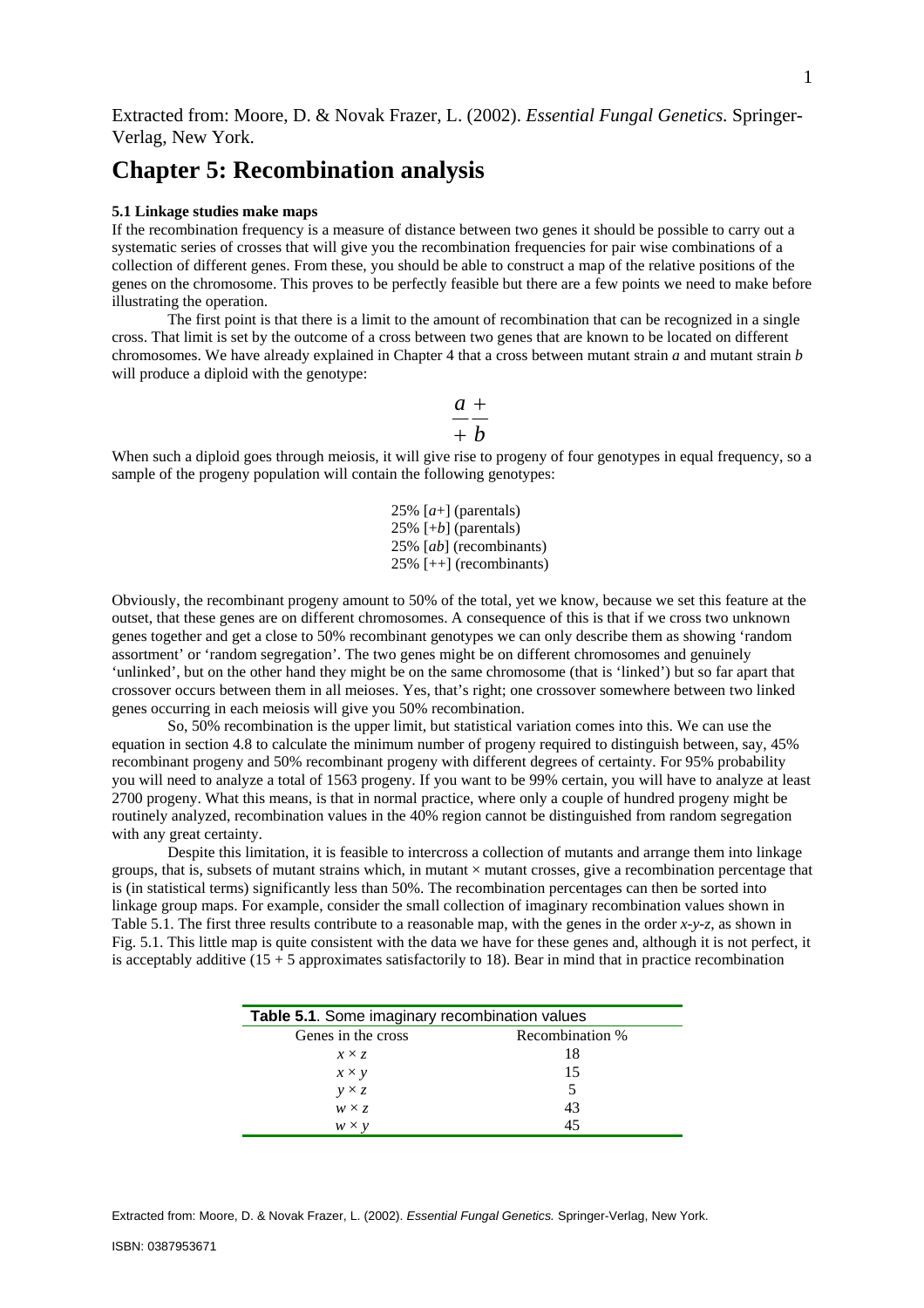

## **Fig. 5.1.** A simple, and imaginary, three-point chromosome map.

frequency measurements such as these might have standard errors of about 10% of the value stated in the table, in which case this additivity equation would be more realistically stated as  $[(15 \pm 1.5) + (5 \pm 0.5) = 18 \pm 1.8]$ . So we are reasonably satisfied with the map for these three genes.

 That's all well and good, but what about gene *w*? With the data we have in the table, there are three possibilities: (i) unless a very large sample of progeny was analyzed, there's a possibility that 45% and 43% recombination are not significantly different from random segregation, so gene *w* may not even be linked to the other three; (ii) taking the 45% and 43% recombination frequencies at face value, gene *w* could be far to the right of gene *z*; but (iii) equally, gene *w* could be far to the left of gene *x*. We need more data to position gene *w*, but whatever its location it will be difficult to position reliably. We might consider making a  $w \times x$  cross in the expectation that the result would indicate random segregation if gene *w* is to the right of *z*, but a recombination value of around 30% if gene *w* is to the left of gene *x*. However, remembering the variability expected in normal experiments, we would have to analyze a large number of progeny, probably from several hundred to a couple of thousand, if we want to obtain a believable result. But there is a better way.

 Much more information is obtained from a cross if three rather than two genetic markers are followed. In three-point crosses, recombination frequencies are obtained in the usual way but they also allow the relative order of the genes on the chromosome to be determined, just by direct inspection of the data. To see why this is so we will start by using the basic knowledge we already have about recombination to predict the outcome of an imaginary three-point cross. We should then be able to recognize the underlying rules that will allow us to interpret the results of real-life crosses.

### **5.2 Multipoint crosses**

For our imaginary cross we will use the imaginary genes *a*, *b* and *c*. We are going to assume that they are all linked together with 10% recombination between *a* and *b*, and 10% recombination between *b* and *c*. The map for this region is shown in Fig. 5.2a. We are planning to cross a strain carrying mutations in all three genes (a triple mutant strain) with the wild type, so the heterokaryon will be [*abc*] + [+++] and the parental diploid nucleus, just before the start of meiosis, will have the appearance shown in Fig. 5.2b.

 The first task is to predict the full range of genotypes that meiosis can produce and which are expected to appear among the progeny in consequence. The simplest thing that can happen during meiosis is that the homologous chromosomes replicate and the daughter chromatids disjoin without recombining. When that happens, progeny of parental genotypes are produced, namely *abc* and +++.

 But in some meiotic divisions (about 20% of them, but we will deal with the frequencies later) a recombination event will occur between genes *a* and *b* at the four-strand stage (Fig. 5.2c), giving rise to the recombinant genotypes +*bc* and *a*++.

 Similarly, in other meiotic divisions (again, about 20%) a recombination event will occur between genes *b* and *c* at the four-strand stage (Fig. 5.2d). This event will produce the recombinant progeny genotypes  $ab+$  and  $++c$ .

 Remember that recombination mapping like this assumes that recombination events occur at random. Now, if recombination between *a* and *b* is occurring at random, and recombination between *b* and *c* is also occurring at random, then there must be some meiotic divisions in which *both* of these recombination events occur at the four-strand stage (Fig. 5.2e). This situation will produce the recombinant progeny genotypes  $a+c$ and +*b*+. We have now predicted all the expected genotypes, and they have been brought together into Table 5.2.

 We can use the information we have about recombination frequencies to calculate the expected frequency of each of these progeny types, starting with the double crossovers. We know that there is 10% recombination between *a* and *b*, and 10% recombination between *b* and *c*. Now, if recombination really does occur at random, then a recombination frequency is a probability statement. That is, 10% recombination is equivalent to saying that there is a 10% probability of a recombination event occurring between *a* and *b*, and, in this case of course, there is also a 10% probability of a recombination event occurring between *b* and *c*. Two truly random events occur independently of one another. That is, if event *x* is really random, then it must occur without reference to a separate event, *y*, and the probability of both events occurring together is the algebraic product of their separate probabilities. In our example, that works out to 10% of 10%, which is 1%.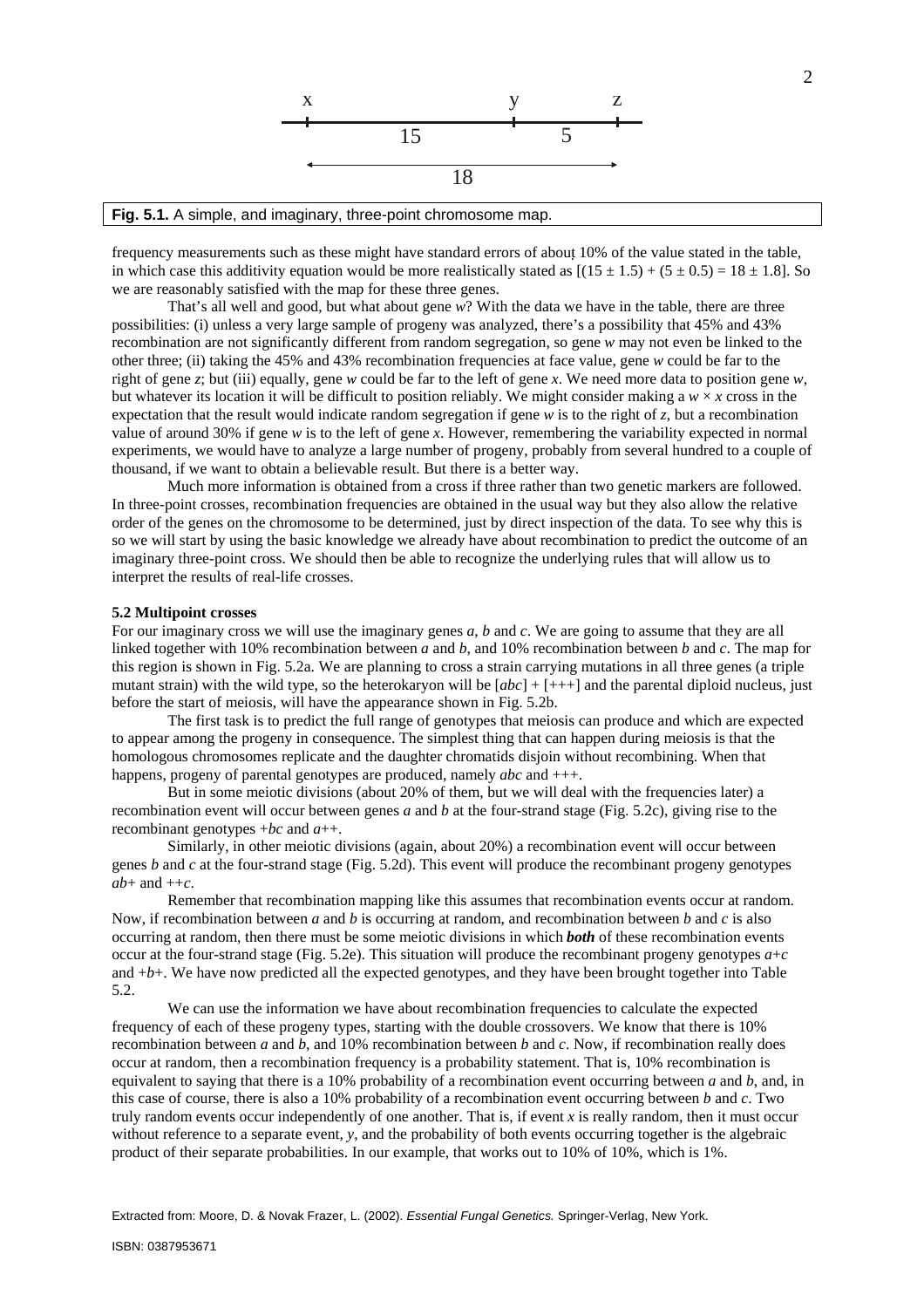

**Fig. 5.2.** Predicting the outcome of a three-point cross. (a) The disposition of the genes; (b) full genotype of the triply-heterozygous parental diploid nucleus, just before the start of meiosis; (c) a recombination event between genes *a* and *b* at the four-strand stage; (d) a recombination event between genes *b* and *c* at the four-strand stage; (e) both of these recombination events occurring at the four-strand stage.

| Table 5.2. Summary, origins of genotypes, and predicted frequencies of progeny<br>expected from the imaginary cross illustrated in Fig. 5.2 |                                                         |           |  |  |
|---------------------------------------------------------------------------------------------------------------------------------------------|---------------------------------------------------------|-----------|--|--|
| Genotype                                                                                                                                    | Nature and/or origin                                    | Frequency |  |  |
|                                                                                                                                             |                                                         | $(\%)$    |  |  |
| abc                                                                                                                                         | parental, formed by chromatid disjunction only          | 40.5      |  |  |
| $+++$                                                                                                                                       | parental, formed by chromatid disjunction only          | 40.5      |  |  |
| $a++$                                                                                                                                       | single cross-over in interval I (between $a$ and $b$ )  | 4.5       |  |  |
| $+bc$                                                                                                                                       | single cross-over in interval I (between $a$ and $b$ )  | 4.5       |  |  |
| $ab+$                                                                                                                                       | single cross-over in interval II (between $b$ and $c$ ) | 4.5       |  |  |
| $++c$                                                                                                                                       | single cross-over in interval II (between $b$ and $c$ ) | 4.5       |  |  |
| $a+c$                                                                                                                                       | double cross-over                                       | 0.5       |  |  |
| $+b+$                                                                                                                                       | double cross-over                                       | 0.5       |  |  |

 Be careful when you are calculating with percentages to remember that they are proportions, not whole numbers. It's probably safer to convert them to decimal fractions of one for calculation, so that 10% of 10% becomes  $0.1 \times 0.1 = 0.01$ . Whichever route of calculation you use, the end product is that 1% of the progeny will arise from double crossovers. Since crossovers are reciprocal, the two genotypes that result from double crossovers will each form half the total: there will be  $0.5\%$  *a+c*, and  $0.5\%$  +*b*+.

 For the single crossover genotypes it's not as simple as assuming that their frequency is the same as the recombination frequency. The double crossovers provide the complication. Each double crossover progeny, by definition, represents a crossover in each interval. A recombination frequency of 10% in an interval means that the sum total of all crossovers, single and double, amounts to 10%. It follows, then, that the expected frequency of single crossovers in interval I (between *a* and *b*) is 10% (the recombination frequency) minus 1% (the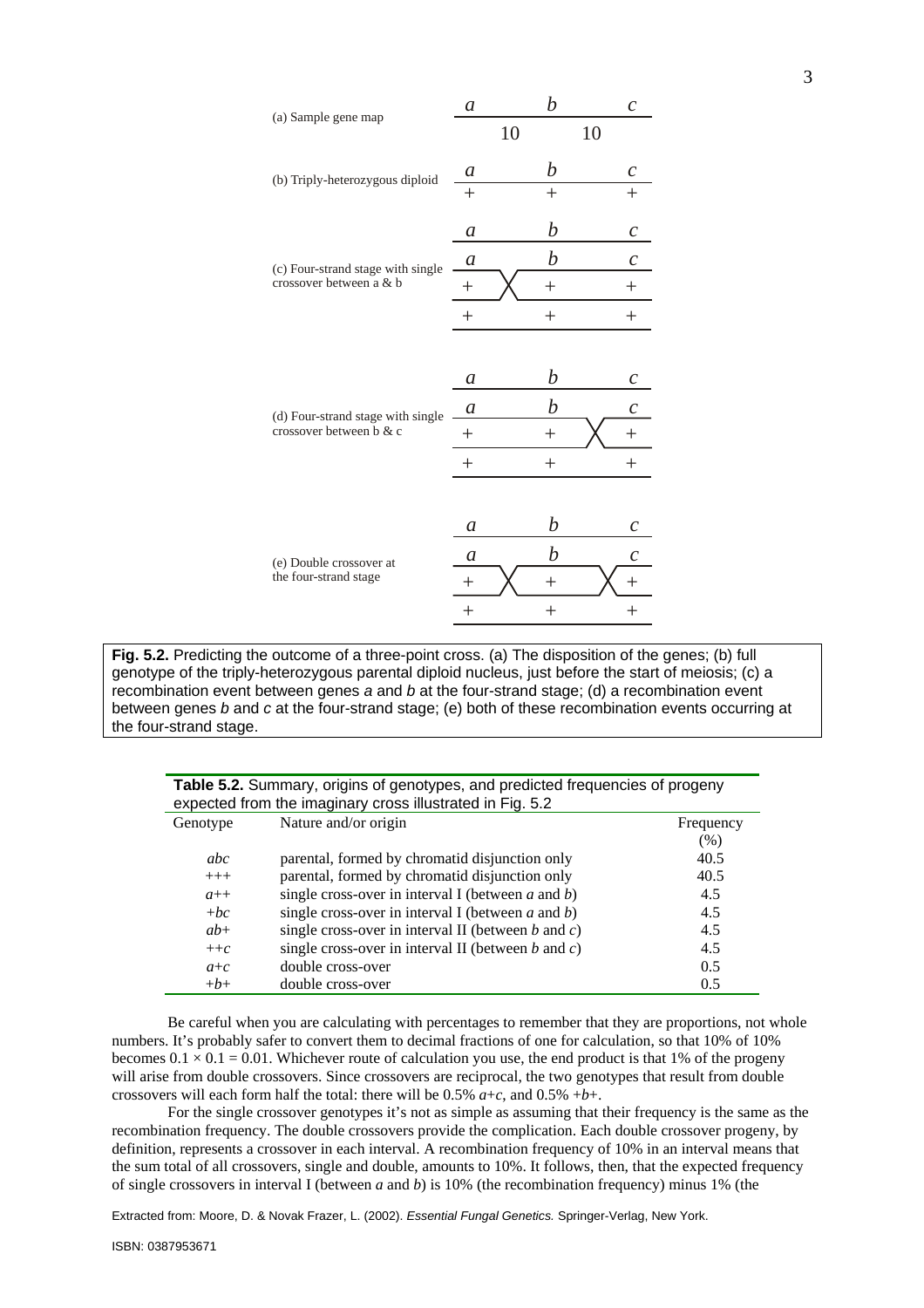expected frequency of double crossovers) = 9%. Again, the crossovers are reciprocal, so the two genotypes that result from this crossover will each form half the total: there will be 4.5% +*bc* and 4.5% *a*++. To ease the calculation in this example we made the recombination values the same in the two intervals; that's not likely to be the case very often, of course, but right now the expected frequency of single crossovers in interval II (between *b* and *c*) is 10%, subtract 1% (the expected frequency of double crossovers is used again because they do, after all, have two crossovers), resulting in 4.5% *ab*+ and 4.5% ++*c*.

 To work out the expected frequency of progeny with the parental genotypes, total up the recombinants we've just calculated and subtract from 100%. The complete set of expected progeny frequencies are listed in Table 5.2. This completes the predictions for the progeny from this cross. Now let's extract the general rules for analyzing three-point crosses.

## **5.3 Rules of the three-point crosses game**

Progeny from a three-point cross always fall into eight genotypes, which are in four pair wise combinations of reciprocal genotypes. When the three genes in the cross are linked, the progeny types appear in a very characteristic pattern of frequencies.

- One pair of genotypes is always in a large majority. These are the parental genotypes. They reveal the exact genotypes of the strains used to make the cross and, consequently, the exact genotype of the triply-heterozygous diploid nucleus.
- One pair of genotypes is always in a small minority. These are the genotypes that arise from double recombinants and they are always the least frequent classes of progeny because they do require two recombination events.
- There are then two pairs of genotypes that arise from single recombinants. The numbers of progeny in these classes depends on the distances between the genes on the chromosome. A large interval between two genes will contain many crossovers and produce many singly recombinant progeny. A small interval will contain few crossovers and correspondingly few singly recombinant progeny. If the two intervals are about the same size then these classes will also contain about the same number of progeny, as in our theoretical example, above.

The progeny frequencies can, obviously, be used to calculate the recombination frequencies and map the genes. But there is an important piece of information that can be obtained from inspection of the data before the calculation starts; and that is the order of the genes. Three genes can be arranged in three different orders (e.g. *ab-c*, *a-c-b*, or *b-a-c*). In most cases when you set out to perform the cross you will not know the order of the genes in advance; it's one of the pieces of information you need to get from the results of the cross. And you can infer the order by comparing the genotypes of the parentals with the genotypes of the double recombinants. This is because the parental genotypes show you the chromosomal arrangements that entered the meiosis, and the double recombinants reveal the chromosomal arrangements resulting from the original after two crossovers, one on either side of the middle gene. It is specifically the central marker in the set of three that the two recombination events re-arrange. So the trick is to compare the parental genotypes with the double recombinant genotypes; only one gene will have changed its arrangement relative to the others, and that gene is the one that's in the middle.

 Look back at our theoretical example; *abc* and +++ occur in the greatest frequency and are the parentals. The least frequent genotypes are  $a+c$  and  $+b+c$ ; these are the double recombinant genotypes and comparing them with the parentals (compare  $a+c \& abc$  and  $+b+\&++$ ) shows that gene *b* is in the middle of the three. But that was easy; we knew that from the start! Let's try a genuine sample three-point cross.

## **5.4 A three-point cross in** *Coprinus*

This experiment used three nutritional mutants, *met*-1, a methionine auxotroph, *ade*-2, an adenine-requiring mutant and *pdx*, an auxotroph that cannot synthesize pyridoxine (vitamin  $B_6$ ; used as a coenzyme for many enzymes, especially transaminases and decarboxylases). The cross was set up between the double mutant strain *pdx*, *ade*-2 and the *met*-1 isolate. The basidiospore viability was a satisfactory 87%, and a total of 411 progeny were analyzed, yielding the progeny genotype frequencies shown in Table 5.3. The numbers observed in the progeny classes corresponding to the genotypes *pdx ade*-2 + and + + *met*-1 confirm the (given) parental genotypes. It is equally evident, in terms of the numbers observed, that  $+ ade-2 + and pdx + met-1$  are the double recombinants. Comparing these genotypes shows that  $pdx$  is the central gene of the trio. Compare parental + + *met*-1 with double recombinant  $pdx + met-1$ ; or compare parental  $pdx$  ade-2 + with double recombinant +  $ade-2$ +; in each case *pdx* has changed its relationship with the other two genes; it has been recombined. As it is the central gene that recombines in double recombinants, it follows that the gene map must be *ade*-2 -- *pdx* -- *met*-1.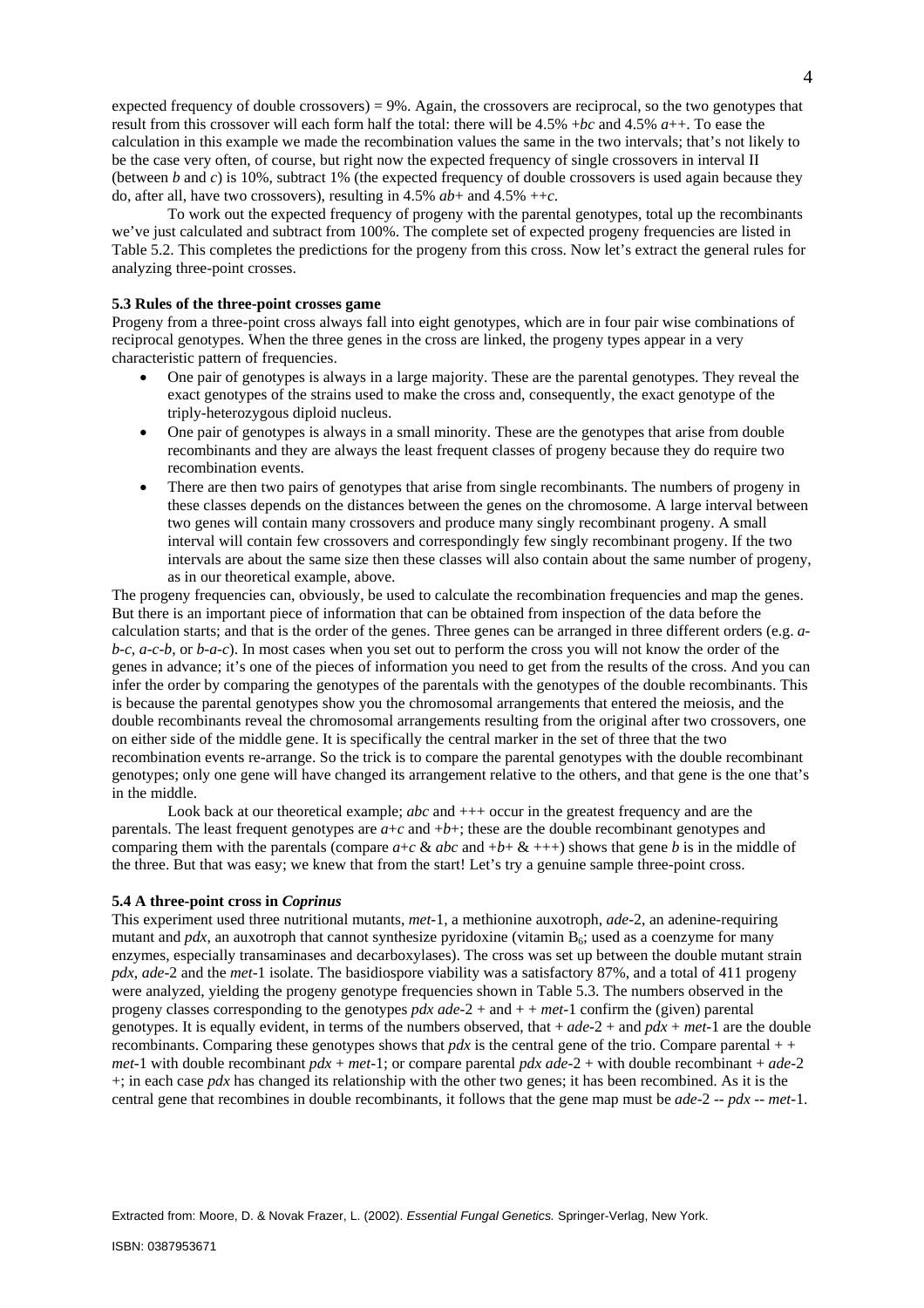| Table 5.3. Progeny from a three-point cross<br>in Coprinus cinereus |        |  |  |  |  |
|---------------------------------------------------------------------|--------|--|--|--|--|
| Progeny genotype                                                    | Number |  |  |  |  |
| pdx, ade-2, $+$                                                     | 155    |  |  |  |  |
| $+, +, met-1$                                                       | 170    |  |  |  |  |
| $p dx, +, +$                                                        | 36     |  |  |  |  |
| $+, ade-2, met-1$                                                   | 30     |  |  |  |  |
| pdx, ade-2, met-1                                                   |        |  |  |  |  |
| $+, +, +$                                                           | 10     |  |  |  |  |

 To work out the recombination frequencies, it is convenient to restructure the table of results to deal with the progeny in two pair wise combinations, *ade*-2 to *pdx*, and *pdx* to *met*-1. This gives the following progeny distributions:

| pdx    | ade-2  | $155 + 7$  |
|--------|--------|------------|
| $^{+}$ | $^{+}$ | $170 + 10$ |
| pdx    | $^{+}$ | $36 + 1$   |
|        | ade-2  | $30 + 2$   |

Which corresponds to 69 recombinants in 411 progeny = 16.8% recombination. And,

| pdx    | $^+$  | $155 + 36$ |
|--------|-------|------------|
| $^{+}$ | met-1 | $170 + 30$ |
| pdx    | met-1 | $7 + 1$    |
| $^{+}$ | $^+$  | $10 + 2$   |

Corresponding to 20 recombinants in 411 progeny, or 4.9% recombination. So the final map can be drawn like this: *ade*-2 -- 16.8 -- *pdx* -- 4.9 -- *met*-1.

 There is one further piece of information we can extract from these data. When we first calculated the expected frequency of double recombinant progeny in section 5.2, we did it by multiplying together the two recombination frequencies with the assumption that recombination events in one interval were independent of recombination events in the other interval. We have here a means of testing that assumption. We know that there were 3 double recombinant progeny  $(= 0.73\%)$ , and we can calculate that we expect 16.8% of 4.9% double recombinants  $(= 0.82\%)$ . Clearly, the two do not match. We observe fewer double recombinant progeny than the assumption of randomness in recombination leads us to expect. This is quite commonly observed. What it means if that crossing-over within one interval is not independent of crossing-over within the immediately adjacent interval. Instead, there is some sort of interference between the two crossover events such that the occurrence of one crossover makes a second crossover in the immediate vicinity less likely to occur. This is called chiasma interference because it reduces the occurrence of chiasmata (the fancy name for crossovers). What causes it is not known, but the extent of it is measured with a value called the coefficient of coincidence, calculated by comparing the expected frequency of double crossing-over with the observed frequency:

## observed frequency of double crossing - over expected frequency of double crossing - over

 If crossing-over in one interval is fully independent of crossing-over in the other, you will observe as many double recombinants as you expect and this coefficient will calculate to the value 1. However, if there is interference between crossovers, such that crossing-over in one interval reduces the likelihood of crossing-over in the other, the coefficient will be less than 1. This is what we have found in the *ade*-2- *pdx* - *met*-1 region of the *Coprinus* chromosome. The coefficient of coincidence here is calculated with this equation.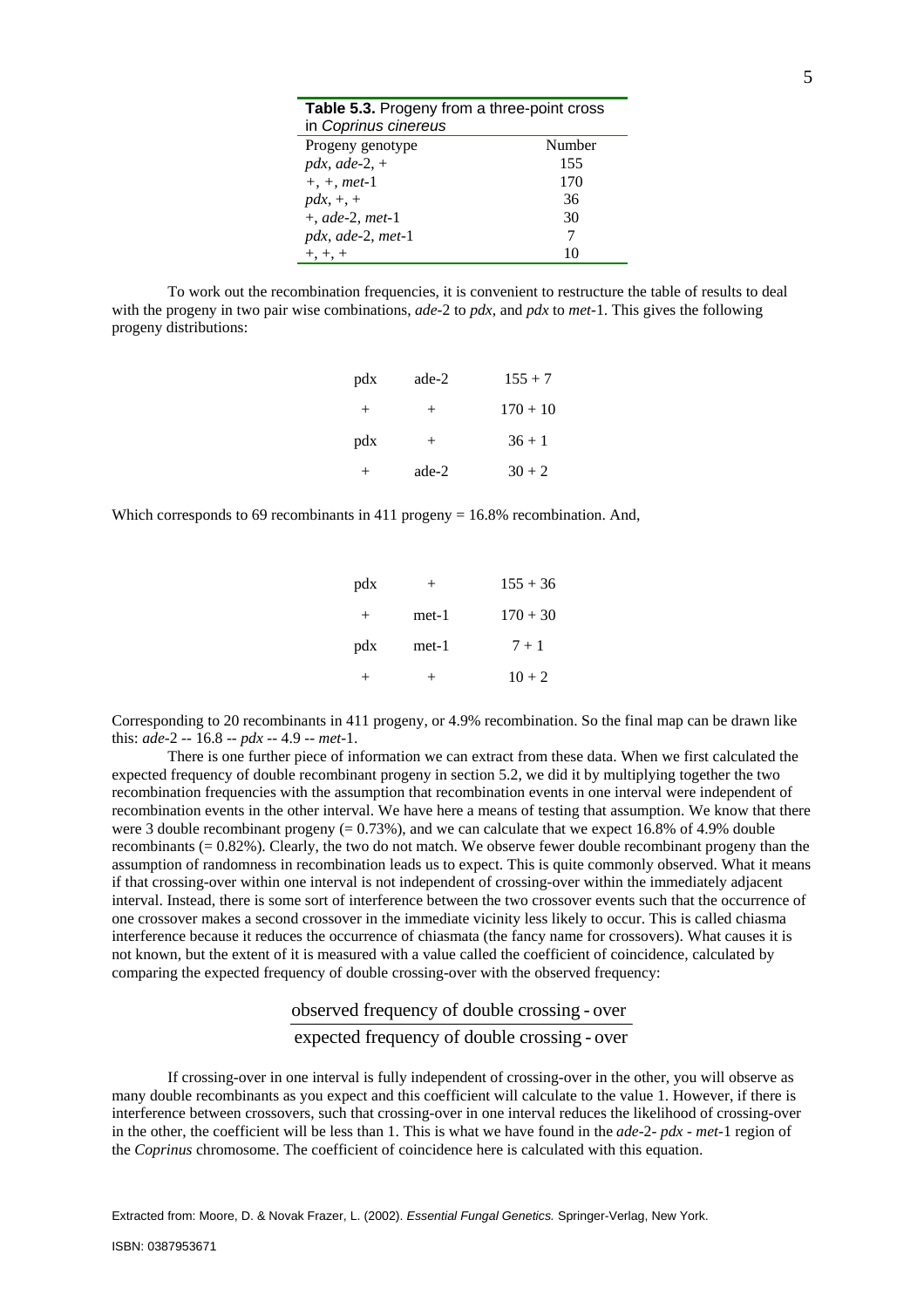$\frac{0.0073}{0.0082} = 0.89$ 

 This corresponds to a mild but positive interference. Calculating the coefficient of coincidence is therefore a means of detecting interference between crossovers. It is usually mildly positive (with coefficients of coincidence in the 0.6 to 0.9 range) although if the region of chromosome you are working with is located near a recombination hot-spot you may observe more double recombinants than expected which would give a coefficient of coincidence greater than one. This is called negative interference and has been observed, but only occasionally.

 The mapping process we have just described, using two- and three-point crosses, is applicable to all eukaryotes. The only difference is a practical one arising from the fact that most animals and plants are diploid in their free-living phase. In haploid fungi, progeny genotypes are immediately evident in the phenotypes of the haploid progeny. In diploid organisms though, testcrosses, in which one of the parents carries the recessive alleles of all of the genes under investigation, must be used to ensure that phenotypes of the diploid progeny directly represent genotype distributions of the gametes arising from the triply heterozygous parent.

 There is one aspect of chromosome mapping that is almost totally limited to fungi, in the sense that only fungi offer a means to perform the analysis as part of their normal life style. This is the ability to map the position of the centromere within its linkage group using progeny segregation data.

## **5.5 Mapping centromeres using gene segregations in tetrads and eight-spored asci (octads): single gene segregations**

A unique feature of many fungi is that it is possible to isolate and analyze all four products of a single meiosis. A few ascomycetes are even more unique because their ascus is so narrow that all division spindles are constrained to its long axis. As a result, in these few species the meiotic products are arranged in a linear order that strictly depends on the mechanics of meiosis (Fig. 5.3). This happens in species of *Sordaria*, *Ascobolus* and a few species of *Neurospora*.

 Frequencies of these patterns depend on the frequency of recombination between the gene and its centromere. So, by recording the number of second division segregating asci, the distance between the gene and its centromere can be calculated. Unfortunately, the convention for calculating recombination frequency (total recombinant progeny as a percentage of total progeny) was established before these ascus segregations were identified. Since half the spores in a second division segregation ascus are non-recombinant, the recombination percentage is equal to the second division segregation percentage divided by two.

 As an aside, note that it is not just ascus segregations to which these statements apply, but to meiosis in all eukaryotes. Recombination occurs at the four-strand stage of meiosis, but one crossover only ever involves two of the four chromatids. The other two chromatids remain non-recombinant, and therefore contribute to the divisor in the recombination frequency equation. So as a general rule the percentage of meioses in which a crossover occurs equals twice the recombination frequency. A recombination frequency of 20% means that 40% of meioses have a crossover in that interval; and a recombination frequency of 45% corresponds to 90% of meioses having a crossover between those genes. Not convinced? Well, let's work it out this way: say you have 100 meiotic divisions and 10 of them (= 10%) have a crossover between two particular genes; what is the recombination frequency? 100 meioses produce 400 chromatids, each one of which will enter a spore and become a progeny mycelium. In the ten recombinant meioses the crossover will take place at the four-strand stage, but will involve only two strands in each meiosis, so total recombinant progeny will be  $10 \times 2 = 20$ . Consequently, the recombination frequency calculates to:

$$
\frac{20}{400} \times 100\% = 5\%
$$

But we started out by saying that 10% of the meioses had a cross-over between those two genes ... it's all a matter of arithmetic.

 How ascus segregations are used for mapping is illustrated in the following example. Ascospore colour in *Sordaria* is controlled by a pair of alleles at one gene locus, the wild type allele, +, makes spores black and the mutant allele, *w*, results in a white spore. Suppose that a cross was made between a white and a black isolate and the segregation of spore colour in 274 asci formed by that cross was as shown in Table 5.4.

 You have to be careful reading data presented like this. Each vertical column represents 'an ascus type' and the cells within each column represent the spores in that ascus type. Since an ascus is a hyphal branch, it has a recognizable bottom (where it is joined to the parental hypha) and a recognizable top (the ascus apex, where the growing tip of the branch used to be). We have numbered each ascospore in Table 5.4, so that ascospore 1 is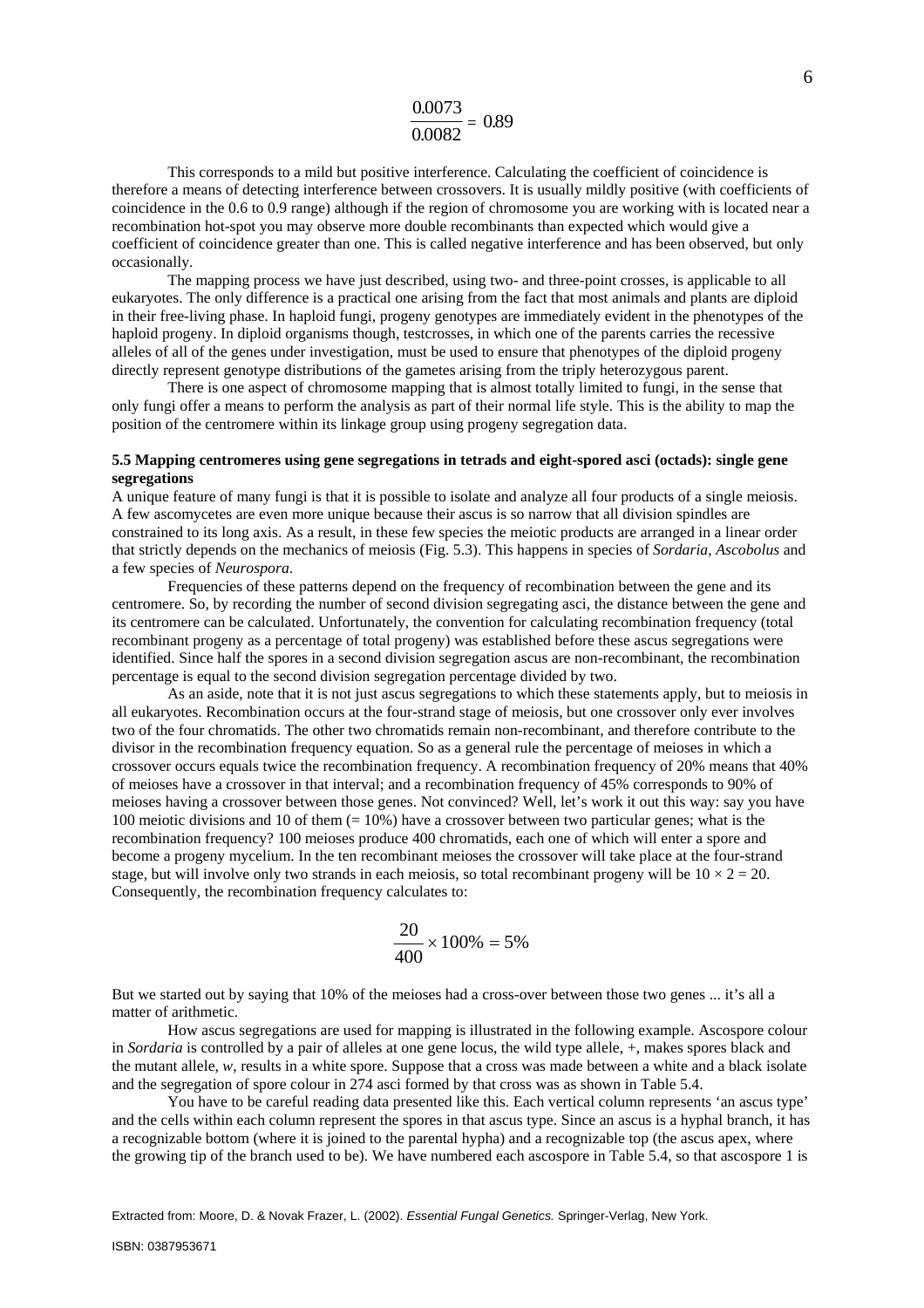

**Fig. 5.3.** Ascus segregation patterns of ascomycetes like *Sordaria*, *Ascobolus* and a few species of *Neurospora*, illustrated with the segregation of a spore colour phenotype (+ = wild type black, *w* = white). All division spindles are constrained to the long axis of the ascus. As a result, in these few species the meiotic products come to be arranged in a linear order that strictly depends on the mechanics of meiosis and whether or not a crossover occurs between the gene and its centromere (top panel). Because the ascus has a recognizable top and bottom, and nuclei can rotate before dividing, there are two first division and four second division segregation patterns (bottom panel).

at the top and ascospore 8 at the bottom. The extreme right hand column of Table 5.4 is telling you that in the sample of asci examined, there were 5 that had two white ascospores at the top, followed by two black, then two white, and finally two black at the bottom. That's a second division segregation pattern. The next column in from the right shows that there were 105 asci that had four black ascospores in the top half of the ascus and four white in the bottom half. This is a first division segregation pattern. Carry on interpreting the columns in the table like that and you will see that both first division segregation patterns are represented (both shaded in the table), and all four possible second division segregation patterns.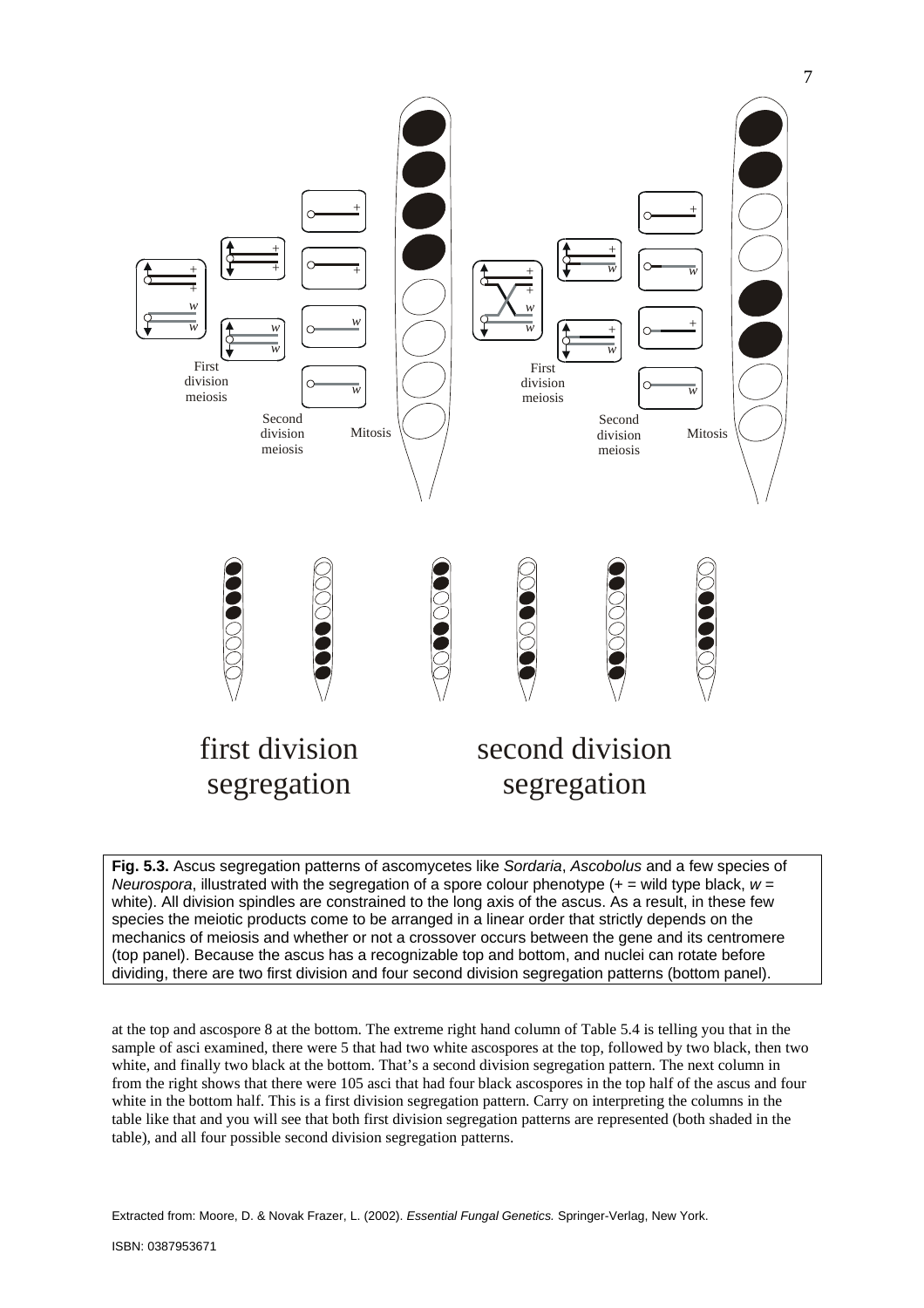| WITCH TESUITS III WITCH SPUIES. |        |                                       |        |        |        |        |  |
|---------------------------------|--------|---------------------------------------|--------|--------|--------|--------|--|
|                                 |        | Ascus type (first or second division) |        |        |        |        |  |
|                                 | 2nd    | 2nd                                   | 1st    | 2nd    | 1st    | 2nd    |  |
| ascospore 1                     | $^{+}$ | W                                     | W      | $^{+}$ |        | W      |  |
| ascospore 2                     | $+$    | W                                     | W      |        |        | W      |  |
| ascospore 3                     | W      |                                       | W      | W      | $^{+}$ | $^{+}$ |  |
| ascospore 4                     | W      |                                       | W      | W      | $^{+}$ | $^{+}$ |  |
| ascospore 5                     | $^{+}$ |                                       | $^{+}$ | W      | W      | W      |  |
| ascospore 6                     | $^{+}$ |                                       | $^{+}$ | W      | W      | W      |  |
| ascospore 7                     | W      | W                                     |        | $^{+}$ | W      | $^{+}$ |  |
| ascospore 8                     | W      | W                                     |        | $^{+}$ | W      | $\! +$ |  |
| Totals observed                 | 9      | 16                                    | 129    | 10     | 105    | 5      |  |

**Table 5.4.** Progeny octads obtained from a cross in *Sordaria* between the wild type allele, +, which makes the spores black and the mutant allele, *w*, which results in white spores.

 The data we use for calculation are the totals in the final (bottom) row. These establish that first division segregation asci total  $129 + 105 = 234$ , and second division segregation asci total  $9 + 16 + 10 + 5 = 40$ . Consequently:

% second division segregation = 
$$
\frac{40}{274} \times 100 = 14.6\%
$$

 Now, remember that in each second division ascus only half the spores derive from chromatids that have undergone crossing over, so the recombination percentage is half of this second division segregation frequency; therefore, the spore colour locus shows 7.3% recombination with its centromere.

## **5.6 Mapping using multiple gene segregations in tetrads and octads**

It is also possible to use ascus segregations to study linkage between chromosomal genes. We've called the mutant alleles *a* and *b* in the following examples; so consider two genes with mutant and wild type alleles *a*/+ and  $b$ /+. If we make a cross and then analyze spores from individual asci after recording the position of each spore in its ascus, then the possible segregation patterns from the cross  $ab \times ++$  are as shown in Fig. 5.4. There is



## **Fig. 5.4.** Possible segregation patterns in octads from the cross  $ab \times +$ .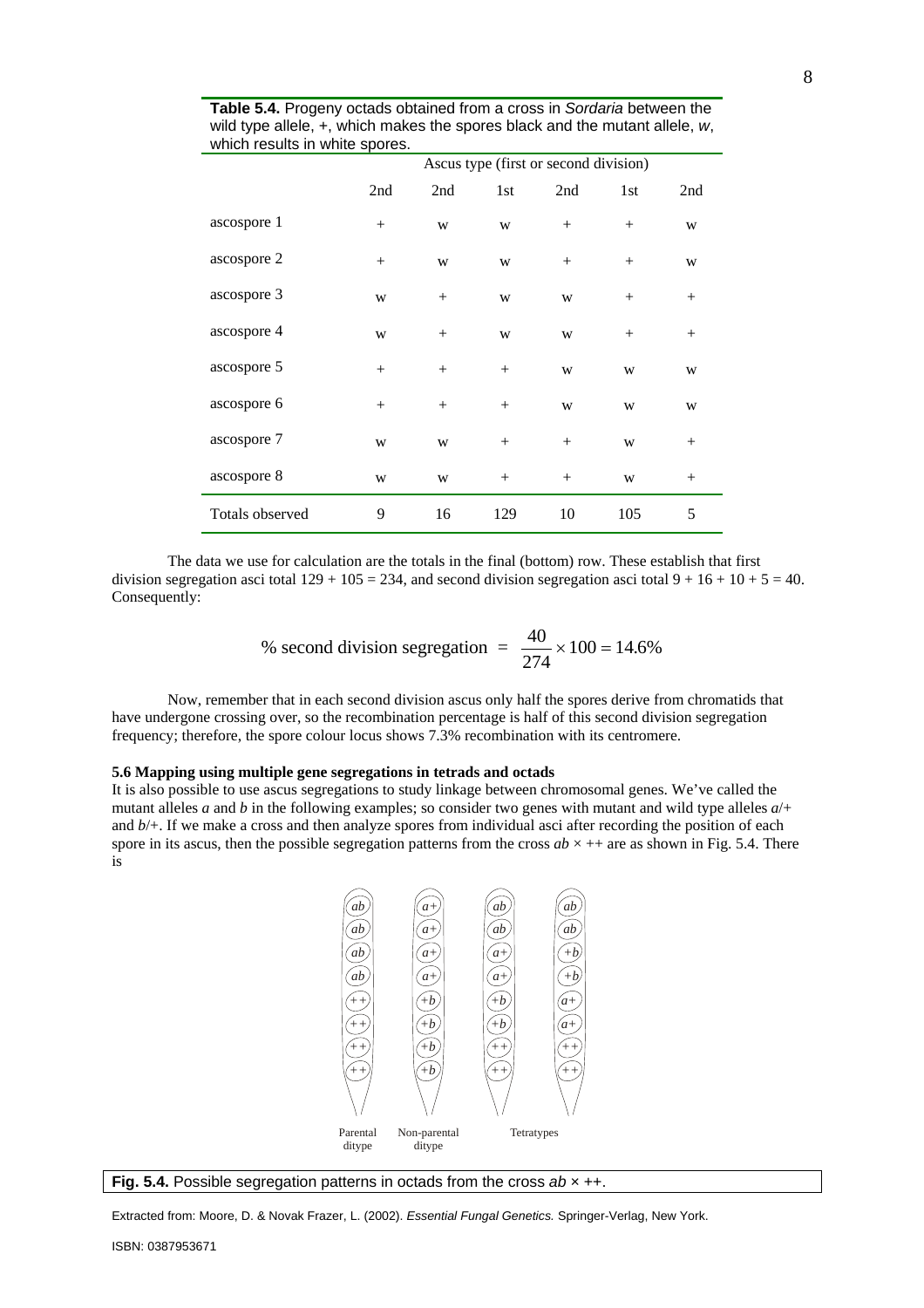the parental ditype (PD), which has just 2 types of spore with the parental genotypes; the non-parental ditype (NPD), again with two types of spore, but this time all spores have recombined (or non-parental) genotypes; and the figure shows two forms of tetratype (T), which contain four types of spore, comprising all of the possible genotypes. The relative frequencies of these ascus types depend on whether the genes are linked.

 If the genes are unlinked, then: (a) chromosomes assort independently and PD as well as NPD arise with equal frequency; and (b) tetratypes arise when one gene recombines with its centromere. The two sorts shown in Fig. 5.4 show the two alternatives of either gene a or gene b recombining with its centromere and segregating in the second division of meiosis.

 If the genes are linked, then (a) PD arise by chromosome segregation and are common; (b) NPD only arise through a four-strand double crossover and are rare; and (c) tetratypes arise from a single crossover between the genes.

The formula for calculating recombination percentages from this sort of octad analysis is therefore:

$$
\%R = \frac{\frac{1}{2}T + NPD}{Total Octads} \times 100
$$

 Since only two chromatids in a tetratype are recombinant the number of tetratypes must be divided by two, on the other hand, all spores in NPD asci arise from recombinant chromatids so they all count as recombinant progeny in this equation.

 Tetrad analysis is a very sensitive means of detecting linkage. This is because a PD: NPD ratio of 1: 1 is absolutely diagnostic of no linkage. If this ratio is significantly different from 1: 1 then linkage is indicated.

 For an example of this sort of analysis we will turn to *Neurospora crassa*, and an experiment in which a strain unable to synthesize riboflavin (symbolized *ribo*; riboflavin is vitamin B<sub>2</sub> and contributes to flavin nucleotide coenzymes) was crossed with a strain unable to synthesize the amino acid tryptophan (*tryp*). The asci that were scored are shown in Table 5.5. Again, each ascus type is represented by the eight spore genotypes in each vertical column, but in this case, no distinction has been made between the top and bottom of the ascus (to reduce the number of columns needed to display the results), though we have numbered each column so that we can refer to particular ascus types when required.

 We can use these data to construct a chromosome map showing the positions of *ribo*, *tryp* and their centromere, and we can also extract a bit more information from these data. Taking it one step at a time, first consider the relationship between *ribo* and *tryp*. Ascus types 1, 2, 3 and 4 are all parental ditype, and all of the rest are tetratypes. There are no non-parental ditypes, so clearly the two genes are linked together and presumably they are too close together for any NPD asci to appear in a sample of this size. Converting these statements to numbers we have:  $PD = 129 + 1 + 2 + 1 = 133$ ;  $NPD = 0$ ;  $T = 15 + 13 + 17 + 17 + 2 + 1 = 65$ , total asci scored = 198; so *ribo* and *tryp* are linked and are 16.4 units apart. But these are octads, so we can determine the position of the centromere by re-interpreting the data in terms of segregation at first or second division of meiosis.

 The second step, then, is to examine the relationship between *ribo* and the centromere. We are only interested in second division segregation asci, and looking back at Table 5.5, ascus types 2, 3, 4, 9 and 10 have *ribo* segregating in the second division. In numbers this  $=(1 + 2 + 1 + 2 + 1) = 7$ , and  $7/198 = 3.5\%$ . Therefore the distance from *ribo* to the centromere is half this, which is 1.8% recombination.

 Applying the same arguments to the relationship between *tryp* and the centromere: second division segregation asci total  $(1 + 2 + 1 + 15 + 12 + 17 + 17 + 1) = 67$ , and  $67/198 = 33.8\%$ , so it follows that *tryp* shows 16.9% recombination with the centromere. Putting all this together we can draw the map: centromere -- 1.8 -- *ribo* -- 16.4 -- *tryp*, which is a very nice little map, until somebody asks: 'since when did 1.8 + 16.4 add up to 16.9?'

 Indeed, this map illustrates an extremely common feature, that recombination in longer intervals tends to be underestimated. But these are whole asci, and their spore arrangements record all of the events in meiosis. Because they record all events, octads allow us to carry out a complete audit of recombination events. Nothing that follows this should be taken to imply that the approach and analysis above is wrong. The asci were categorized correctly and calculations done properly. In experiments using random spores the analysis could not be taken any further because there are no further data. But these ascus segregations reveal instances of double recombination that would otherwise go undetected.

 For example, 67 asci were categorized as second division segregation between *tryp* and the centromere. But refer to Table 5.5 and you will see that asci numbers 9 and 10 contain some surprises. Ascus 10, for example, has a distribution of spore genotypes that can only be explained as resulting from a three-strand double crossover. This has already been included among the 67 single crossover second division segregation asci, but it represents two cross-over, so we must add one for the second crossover; and total recombination events between *tryp* and the centromere so far total  $67 + 1 = 68$ .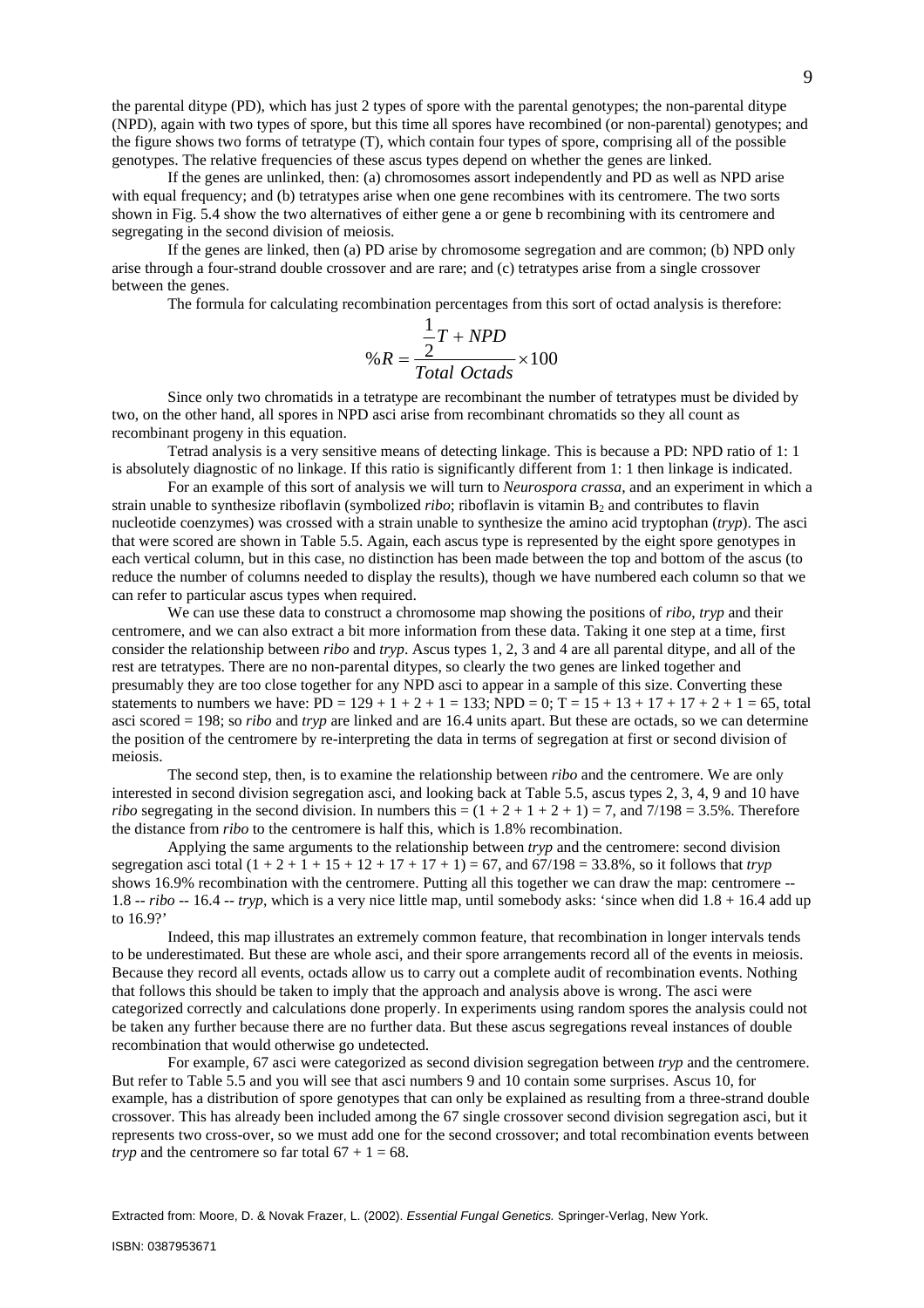**Table 5.5.** Progeny octads obtained from a cross between a strain of *Neurospora crassa* unable to synthesize riboflavin (*ribo*) and a strain unable to synthesize the amino acid tryptophan (*tryp*)

| Ascus type (reference number) |                |          |                |              |              |              |              |                |           |
|-------------------------------|----------------|----------|----------------|--------------|--------------|--------------|--------------|----------------|-----------|
| $\mathbf{1}$                  | $\overline{2}$ | 3        | $\overline{4}$ | 5            | 6            | $\tau$       | 8            | 9              | 10        |
| $ribo +$                      | $+$ tryp       | $ribo +$ | $ribo +$       | ribo<br>tryp | ribo<br>tryp | $ribo +$     | $ribo +$     | $ribo +$       | ribo tryp |
| $ribo +$                      | $+$ tryp       | $ribo +$ | $ribo +$       | ribo<br>tryp | ribo<br>tryp | $ribo +$     | $ribo +$     | $ribo +$       | ribo tryp |
| $ribo +$                      | $ribo +$       | $+$ tryp | $+$ tryp       | $ribo +$     | $ribo +$     | ribo<br>tryp | ribo<br>tryp | $+ +$          | $++$      |
| $ribo +$                      | $ribo +$       | $+$ tryp | $+ tryp$       | $ribo +$     | $ribo +$     | ribo<br>tryp | ribo<br>tryp | $+ +$          | $++$      |
| $+ tryp$                      | $ribo +$       | $ribo +$ | $+ tryp$       | $++$         | $+$ tryp     | $++$         | $+$ tryp     | ribo<br>tryp   | $ribo +$  |
| $+$ tryp                      | $ribo +$       | $ribo +$ | $+$ tryp       | $++$         | $+ tryp$     | $+ +$        | $+ tryp$     | ribo<br>tryp   | $ribo +$  |
| $+ tryp$                      | $+ tryp$       | $+$ tryp | $ribo +$       | $+$ tryp     | $+ +$        | $+ tryp$     | $++$         | $+ tryp$       | $+$ tryp  |
| $+ tryp$                      | $+ tryp$       | $+$ tryp | $ribo +$       | $+ tryp$     | $++$         | $+ tryp$     | $+ +$        | $+$ tryp       | $+$ tryp  |
| 129                           | $\mathbf{1}$   | 2        | 1              | 15           | 13           | 17           | 17           | $\overline{2}$ | 1         |

 The two octads in category 9 have the first division segregation pattern for *tryp* and, for that reason, have not been included in the calculation of recombination between *tryp* and its centromere at all yet. These asci, however, do show second division segregation for *ribo*, and have been included in that calculation. But think about that fact; *ribo* is closer to the centromere than *tryp* and we know that the second division segregation for *ribo* means that these asci have a crossover between *ribo* and the centromere. The only way that the outer gene can segregate in the first division when the inner segregates in the second division is if a second crossover takes place between the two genes. So these two asci each arise from two-strand double crossovers between *tryp* and its centromere. A total of four crossovers that have not been included yet, and must be added in to bring the overall total count of recombination events between *tryp* and the centromere to  $68 + 4 = 72$ . This allows corrections of the recombination values as follows.

Between *tryp* and centromere, recombination percentage = 
$$
\frac{\frac{1}{2}72}{198} \times 100
$$

 $=18.182\%$ .

 Between *ribo* and *tryp*, recombination percentage =  $\frac{1}{2}$  65 198 × 100

 $= 16.414\%$ .

Between *ribo* and centromere, recombination percentage =  $\frac{1}{2}$ 7  $= 1.768\%$ . 198 × 100

Which gives us perfect additivity:  $1.768 + 16.414 = 18.182$ . The message of this, rather heavy-handed, analysis is that the commonly encountered underestimation of recombination percentage over longer intervals is due to the occurrence of double crossovers. The second crossover reverses the genotype change caused by the first with the result that the fact that the progeny are recombinant is no longer apparent.

Analysis of spore segregations in asci has revealed a great deal about eukaryotic genetic mechanisms.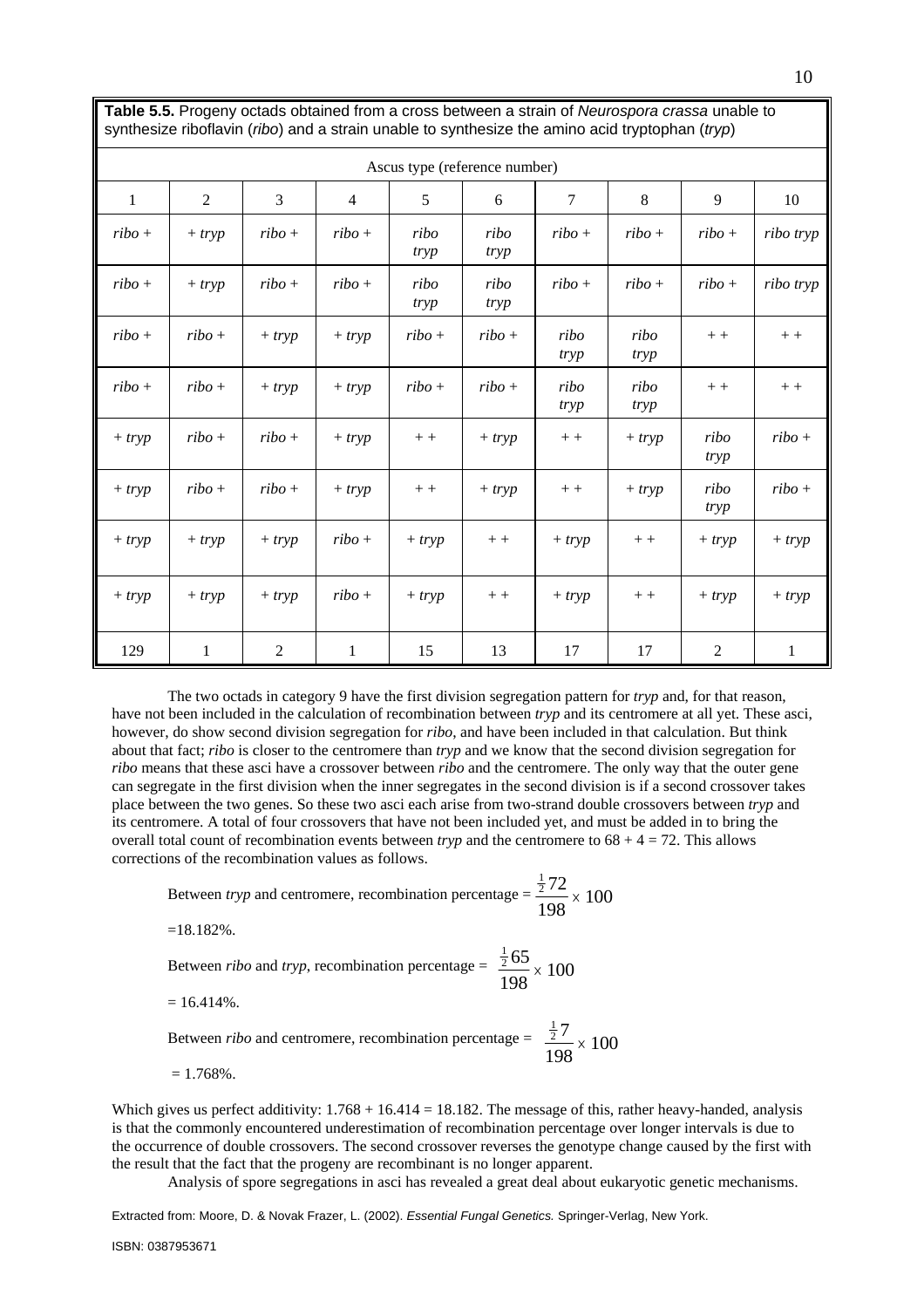An immediately relevant example is that octad analysis enables the distribution of crossovers to be established; the spore patterns arising from two-strand double, the two forms of three-strand double, and four-strand double recombinants can all be distinguished and counted (Fig. 5.5). All of these are found to occur and they occur at equal frequency. This means that there is no limitation in the choice of chromatids by successive crossovers, that is, there is no chromatid interference.

11

 Furthermore, although the six patterns shown in Fig. 5.3 are normally expected from crosses between alleles of the same gene (e.g. black  $\times$  white spore character), in rare asci aberrant segregations including 5 black: 3 white are observed. Explanation of how such octads can arise reveal some details of the mechanism of recombination, which we will discuss in Chapter 6.



**Fig. 5.5.** Line diagrams of the four different types of double crossover events, shown here as occurring at the four-strand stage (prophase of meiosis) in a region of the chromosome heterozygous for mutant genes *a*, *b* and *c*. The lists on the right show the genotypes of ascospores, as they would appear in ascus octads following these recombination events. Each pattern is distinct, so all of the double crossover events can be identified and their frequencies of occurrence determined.

#### **5.7 Unordered tetrads**

Isolating the spores from the ascus one by one in order, noting their original positions, and then testing their colonies after germination for whatever phenotypic characters are segregating in the cross quite readily establish ascus spore segregation patterns. The initial ascospore isolation needs to be done with the aid of a microscope, and may require a micromanipulator, so the technique can be tedious, but it is not especially difficult. Since the order of the four chromatids generated by the meiotic division is maintained by the shape and size of the ascus (even after the post-meiotic mitosis), these are called ordered octads. As we have noted, asci narrow enough to maintain the inherent order of meiosis like this are produced by very few species. Many, many other species produce 'fatter' asci in which the spores are jumbled up. Then think of all those basidiomycetes in which meiotic products are packaged into basidiospores that are neatly arranged in sets of four on top of the basidia; there is no clue left here of any inherent meiotic order. These are called unordered tetrads because the meiotic order has been lost. Yet in each of these cases the products of individual meioses are kept together and all that has been said above about segregation in meiosis still, basically, applies.

 The analysis of the basidiospore tetrads of *Coprinus*, for example, falls into four consecutive procedures: (i) tetrads must be isolated from fruit body tissues and the spores separated from one another; (ii) the spores must be germinated; (iii) the sporelings are grown up into colonies; and (iv) the colonies are tested. Basidiospore tetrads can be picked off from fresh fragments of the gills with a glass needle, relying on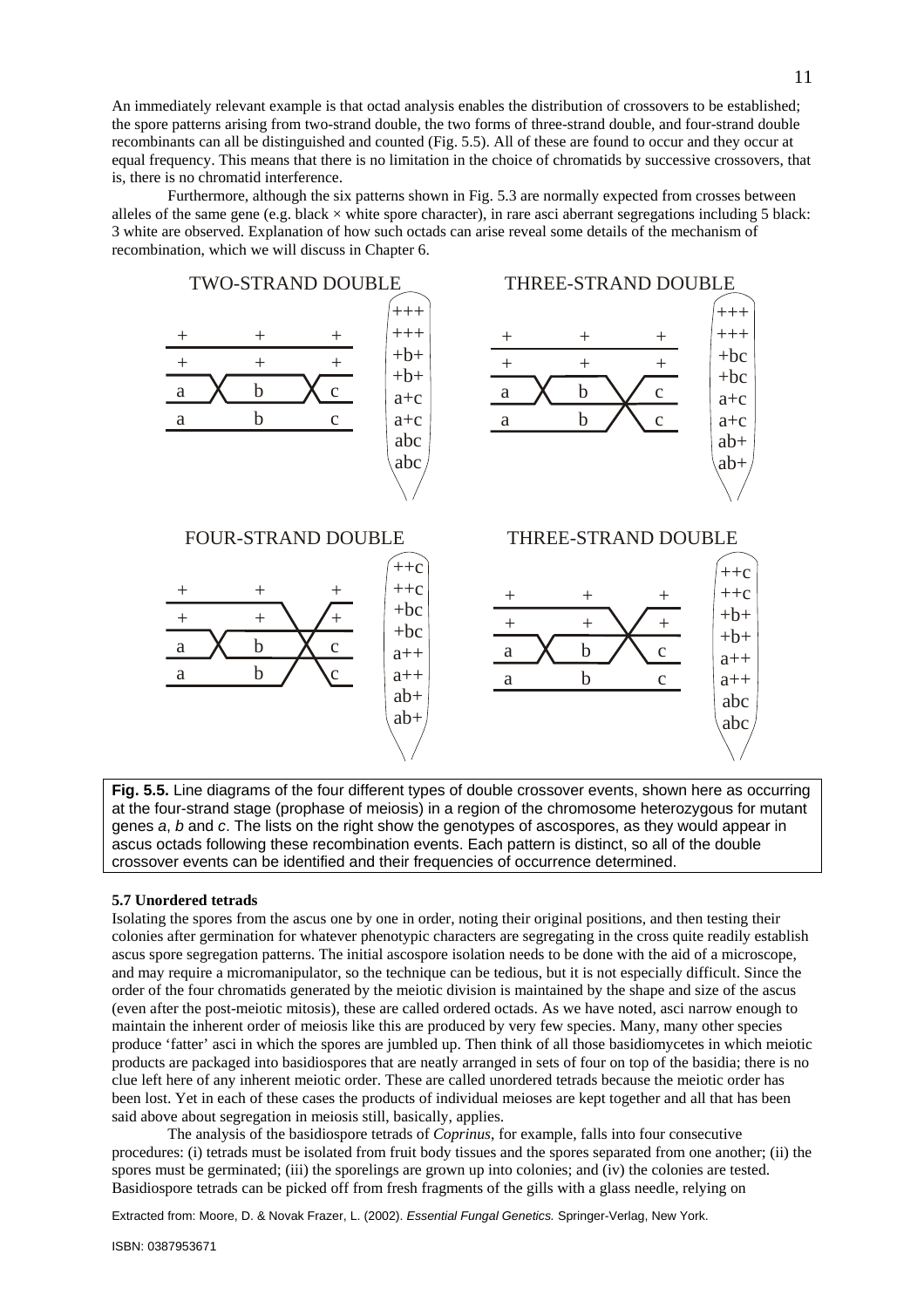electrostatic attraction for their physical removal. The needle is a thin filament of ordinary white soda glass with a small ball (about 40 µm diameter) on the end. It is necessary to use a micromanipulator because of the small size of the tetrads (approximately 10 µm square) and their high numerical density on the gill surface approximately  $3,000$  mm<sup>-2</sup>).

 Immediately after removal from the gill, the tetrad is placed onto an agar surface and the four spores separated from one another with the micromanipulator needle. All of these steps need to be done with the aid of a binocular dissecting microscope. There are two main difficulties inherent in this method of picking-off directly from the gill surface: the high numerical density of tetrads makes it very difficult to be sure that no extraneous spores have been picked-off until the tetrads are parked on the agar (by which time it is too late!); also, it is impossible to distinguish unripe from ripe tetrads so that many abortive attempts to pick up tetrads might be made before one is successfully removed.

 In addition to these difficulties there are problems arising from poor spore germination and relatively high losses to contamination. It is difficult to isolate large numbers of tetrads because of such technical difficulties. Another point is that because the members of a tetrad do not represent independent events, the analysis of 100 tetrads (quite a formidable undertaking in itself) is not equivalent to the analysis of 400 random spores. In fact, on average, one tetrad contributes about as much data as two random spores. Thus, in comparison with random spore analyses, tetrad analysis suffers from the effects of small sample sizes, so when mapping from tetrad analysis data, the recombination values obtained are usually only approximate. However, it is still the only way of mapping centromeres from segregation data.

 The method of analysis used to extract the required data from unordered tetrad segregations is slightly different from that used with ordered tetrads. It is an indirect method in that it is necessary to have other genes segregating in the same tetrad as the gene under test. There is a requirement for one other unlinked gene that is known to be close to its centromere so that it nearly always segregates at the first division (known as a centromere marker). Alternatively, at least two other genes are required in the cross, neither of which need be known centromere markers, but at least one of which must be independent of the gene whose centromere distance is to be determined.

 The mathematical theory underlying the approach depends on the relative frequencies of the three different types of tetrad obtainable from a cross heterozygous at two loci, discussed at the beginning of section 5.6 above: the parental ditype (PD), the non-parental ditype (NPD), and the tetratype (T). The order of the spores in the tetrad is irrelevant to identifying these three categories. If there are four spore genotypes in the set, it must be a tetratype; if there are only two spore genotypes, it must be one of the ditypes, and comparing the spore genotypes with the parent genotypes will show you which ditype. However, different frequencies of these tetrad types can occur depending on the relative positions of the genes to each other and to their centromeres. As stated above, if the two genes are linked then the proportion of tetratypes is dependent on the frequency of crossing over in the interval between them, and with linked genes non-parental ditypes arise only from four-strand double exchanges between them.

 If the two genes are on different chromosomes, then the tetratype frequency is a reflection of the rate of crossing over between the genes and their respective centromeres. If both genes are very close to their centromeres, tetratypes will be rare. Tetratype frequencies become greater as genes with larger centromere distances are used. Indeed, the rules are that tetratype tetrads arise in all cases where the genes individually show second division segregation and in half of the cases where both segregate at the second division simultaneously. If we can convert that into a mathematical statement we could use it for analyzing crosses.

 Let's say we have two unlinked genes, *a* and *b*, that have second division segregation frequencies **a** and **b** respectively. It's fairly clear from the diagrams in Fig. 5.3 that a tetratype tetrad will be produced by a crossover between *a* and its centromere when *b* remains unrecombined. Now, the frequency of *b* remaining unrecombined is given by (1-**b**) and a proportion a of those will have a crossover between *a* and its centromere, so the frequency of tetratypes due to recombination of *a* alone  $= a(1-b)$ . By a similar line of argument, the frequency of tetratypes due to recombination of  $b$  alone  $= b(1-a)$ . The proportion of meioses in which both genes recombine with their centromere is given by multiplying their second division segregation frequencies together = **ab**. But because of the independent segregation of daughter centromeres in the second meiotic division, these meioses give rise to a ratio of 1PD: 2T: 1NPD tetrads. That is, the frequency of tetratypes arising when both genes segregate at the second division simultaneously  $= ab/2$ .

The overall frequency of tetratypes is the sum of these three cases  $= a(1-b) + b(1-a) + ab/2$ , which resolves to the expression:

tetratype frequency = 
$$
\mathbf{a} + \mathbf{b} - \frac{3\mathbf{a}\mathbf{b}}{2}
$$

 If you have previous knowledge of either **a** or **b**, it is possible to determine the other directly using this equation. Consequently, if you have one reliable centromere marker, you can use it in this way to establish the centromere distance of any other unlinked gene.

Extracted from: Moore, D. & Novak Frazer, L. (2002). *Essential Fungal Genetics.* Springer-Verlag, New York.

ISBN: 0387953671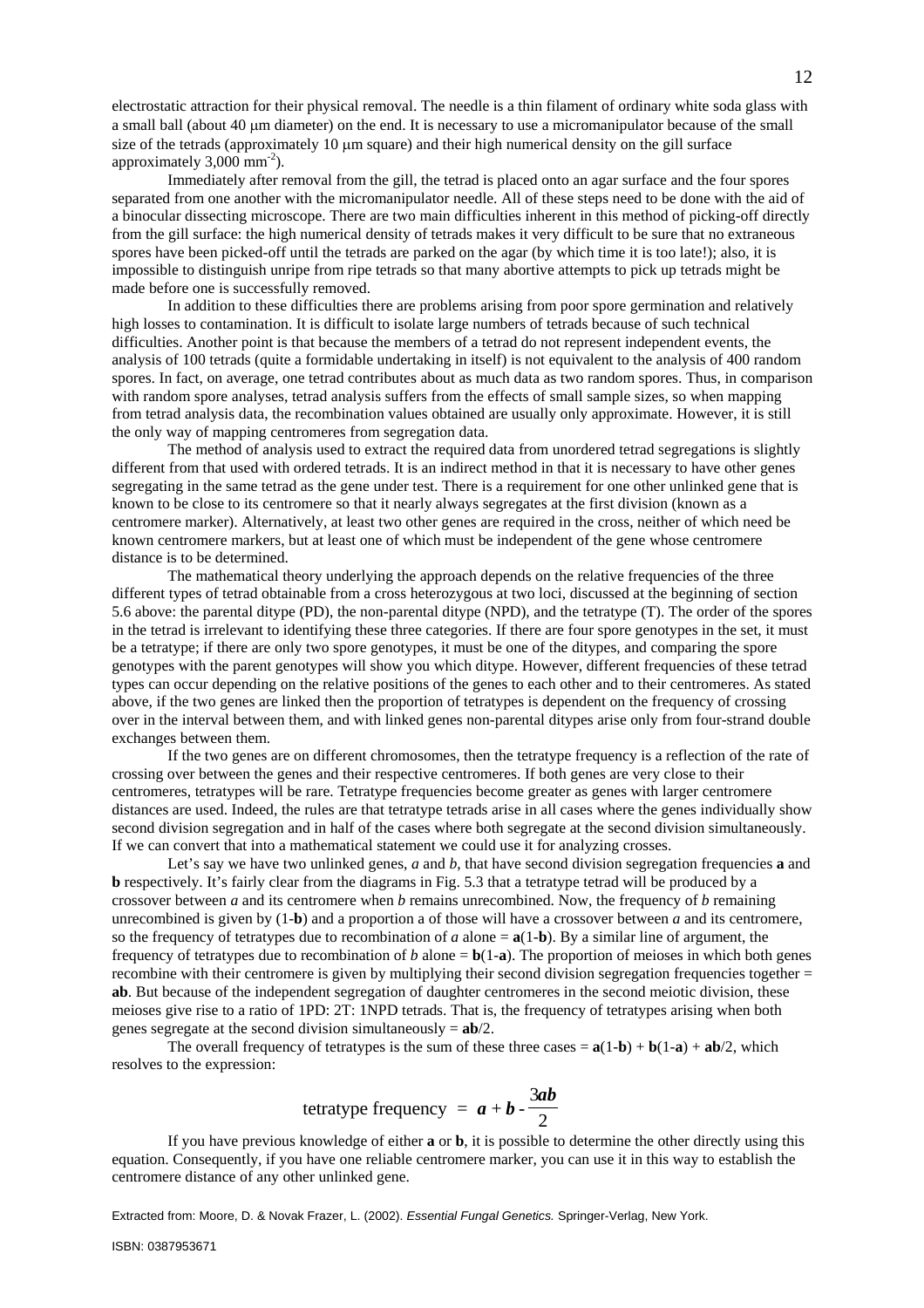But all is not lost if both **a** and **b** are unknown. By introducing a third independent gene into the cross the required second division segregation frequencies can be calculated without prior knowledge of any of them. With a third pair of alleles, and considering the genes two at a time, three equations of the form shown above are obtained, which then can be resolved into three further equations, each of which gives one of the second division segregation frequencies.

 To illustrate, we will add gene *c* (with a second division segregation frequency **c**) to the *a* and *b* loci just considered. With *c* in the cross, there are three pair-wise combinations, so we can write three equations for the tetratype frequency (which we will call  $T_{ab}$ ,  $T_{ac}$  and  $T_{bc}$ ):

$$
T_{ab} = a + b - \frac{3ab}{2}, T_{ac} = a + c - \frac{3ac}{2}, T_{bc} = b + c - \frac{3bc}{2}
$$

Solutions of these three simultaneous equations for **a**, **b** and **c** are as follows:

$$
a = \frac{2}{3} \left[ 1 \pm \sqrt{\frac{4 - 6T_{ab} - 6T_{ac} + 9T_{ab}T_{ac}}{4 - 6T_{bc}}} \right]
$$
  

$$
b = \frac{2}{3} \left[ 1 \pm \sqrt{\frac{4 - 6T_{ab} - 6T_{bc} + 9T_{ab}T_{bc}}{4 - 6T_{ac}}} \right]
$$
  

$$
c = \frac{2}{3} \left[ 1 \pm \sqrt{\frac{4 - 6T_{bc} - 6T_{ac} + 9T_{bc}T_{ac}}{4 - 6T_{ab}}} \right]
$$

These equations look worse than they really are; the arithmetic is essentially straightforward and all that's required for the analysis are the three tetratype frequencies. There are two solutions to each of these equations. Negative ones are obviously unreal, and any positive value greater than 0.67 is unlikely because second division values greater than 67% are extremely rare.

 For our worked example we turn back to *Coprinus cinereus*, and crosses between a wild type and an auxotroph unable to synthesize nicotinic acid, called *nic*-4, in which the mating type of all progeny was scored so that the *A* and *B* mating type factors made up the total of three genes. A total of 336 tetrads were analyzed. They were scored in a number of batches, so before doing the overall analysis it was necessary to verify the homogeneity of the data using contingency tables of the tetrad types between each gene pair observed in each batch. The  $\chi^2$  values obtained corresponded in each case to a probability of about 20% that the data were satisfactorily homogeneous. Correspondingly, the data were bulked into Table 5.6.

Table 5.6. A bulked progeny sample of 336 unordered tetrads of *Coprinus cinereus* scored for the auxotroph *nic*-4, and the *A* and *B* mating type factors Tetrad types Gene pair **PD** PD NPD T <sup>%</sup>Tetratypes

| Gene pair | ۲D  | NPD. |     | % retratypes |
|-----------|-----|------|-----|--------------|
| A/B       | 100 | 99   | 137 | 40.8         |
| $A/nic-4$ | 92  | 99   | 145 | 43.2         |
| $nic-4/B$ | 136 | 132  | 68  | 20.2         |

Testing the three PD: NPD ratios for deviation from1:1 gave  $\chi^2$  values of 0.005 (*A*/*B*), 0.26 (*A/nic-4*), and 0.06 (*nic*-4/*B*). With one degree of freedom, these  $\chi^2$  values correspond to very high probabilities that deviations from 1:1 were due to chance variation. Consequently, the PD: NPD ratios provide good evidence that the three genes are unlinked, and we can continue with the analysis.

The second division segregation frequency (SDSF) of mating type factor *A* is given by this equation: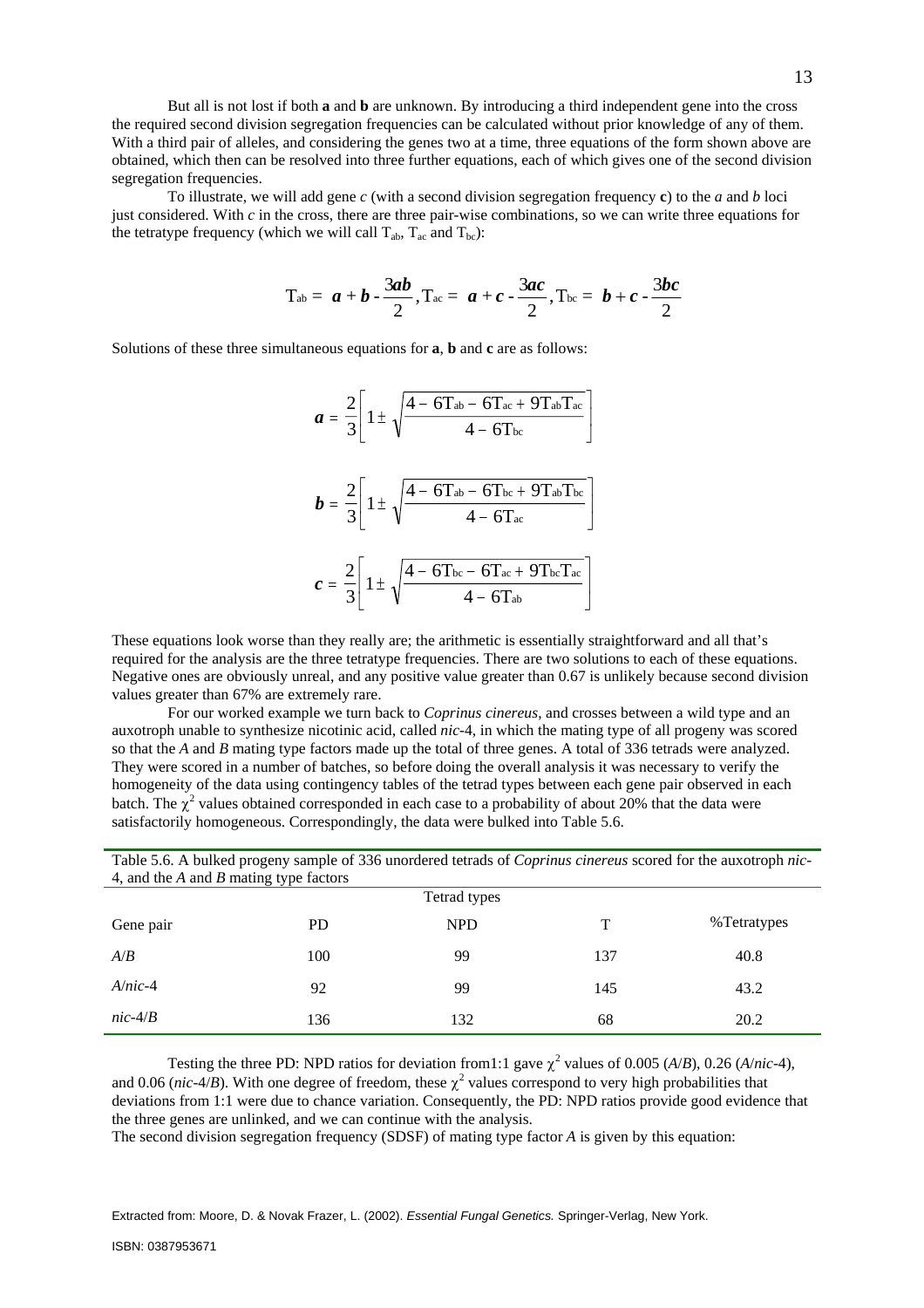$$
= \frac{2}{3} \left[ 1 \pm \sqrt{\frac{4 - (6 \times 0.408) - (6 \times 0.432) + (9 \times 0.408 \times 0.432)}{4 - (6 \times 0.202)}} \right]
$$
  
=  $\frac{2}{3} \left[ 1 \pm \sqrt{\frac{0.546}{2.788}} \right] = \frac{2}{3} \left[ 1 \pm \sqrt{0.196} \right] = \frac{2}{3} \left[ 1 \pm 0.443 \right]$ 

The two solutions of this equation are 0.962 or 0.372. The former is unreal (96% second division segregation?) which means that the mating type factor *A* shows 37.2% second division segregation (equivalent to a recombination frequency of 18.6%) with its centromere. Continuing to the other two genes in the cross, we have:

$$
\text{SDSF of mating factor } B = \frac{2}{3} \left[ 1 \pm \sqrt{\frac{4 - (6 \times 0.408) - (6 \times 0.202) + (9 \times 0.408 \times 0.202)}{4 - (6 \times 0.432)}} \right]
$$
\n
$$
= \frac{2}{3} \left[ 1 \pm \sqrt{\frac{1.082}{1.408}} \right] = \frac{2}{3} \left[ 1 \pm \sqrt{0.768} \right] = \frac{2}{3} \left[ 1 \pm 0.876 \right] = 1.25 \text{ or } 0.083.
$$

**and** 

$$
\text{SDSF of } \text{nic-4} = \frac{2}{3} \left[ 1 \pm \sqrt{\frac{4 - (6 \times 0.202) - (6 \times 0.432) + (9 \times 0.202 \times 0.432)}{4 - (6 \times 0.408)}} \right]
$$
\n
$$
= \frac{2}{3} \left[ 1 \pm \sqrt{\frac{0.981}{1.552}} \right] = \frac{2}{3} \left[ 1 \pm \sqrt{0.632} \right] = \frac{2}{3} \left[ 1 \pm 0.795 \right] = 1.20 \text{ or } 0.137.
$$

Obviously, second division segregation frequencies in excess of 100% are unreal, so we conclude that mating type factor *B* shows 8.3% second division segregation (4.2% recombination) with its centromere, while the equivalent figures for *nic*-4 are 13.7% SDSF and 6.9% recombination.

 This analysis reveals the very useful fact that mating type factor *B* in *Coprinus cinereus* is sufficiently close to its centromere for multiple recombination events to be rare. Since all crosses require heterozygosity in the mating type factors, and it is relatively simple to carry out mating type testing on the progeny, the B factor is a convenient centromere marker, which is 'built-in' to all crosses in *C. cinereus*.

## **5.8 Linkage analysis to linkage map**

With a combination of random spore and tetrad analyses a good picture of the chromosomal locations of a wide range of functional genes can be established. Example chromosome maps for a few fungi can be found in several of the references we quote at the end of this chapter. The resolution and detail of maps constructed using genetic segregations is limited by the ability to analyze sufficient progeny to detect rare crossovers. The most detailed fungal segregation map is that of *Saccharomyces cerevisiae*, which shows the locations of approximately 1200 genetic markers. This is an average of about one for each 10 kbp of DNA. Some discrepancies became evident when the complete sequence of chromosome III of *S. cerevisiae* became available, but the discrepancies are very few in number, so for the most part segregation analysis gives an accurate view of gene arrangements.

 Linkage analysis in *S. cerevisiae* is very efficient and it is unlikely that the resolution of the linkage map achieved in this yeast will be equaled in other fungi. Indeed in many cases the level of detail attained in yeast cannot even be approached in other fungi. The inaccuracies noted in the yeast linkage map when compared with the DNA sequence suggests that linkage maps cannot be expected to provide a detailed physical map of the DNA. Rather, the linkage map is a representation of the behavior of genes and chromosomes as they progress through the meiotic division cycle. This has enormous practical significance for our understanding of natural populations, prediction of progeny populations, and development of altered genotypes using classic genetic approaches.

 The discussion so far has concentrated on functional genes, but much the same analyses using genetic segregations can be employed to construct gene maps showing the chromosomal locations of DNA markers such as restriction fragment length polymorphisms. However, such markers also lend themselves to alternative mapping techniques that depend on direct analysis of nucleic acid molecules, and we will discuss this in section 8.2.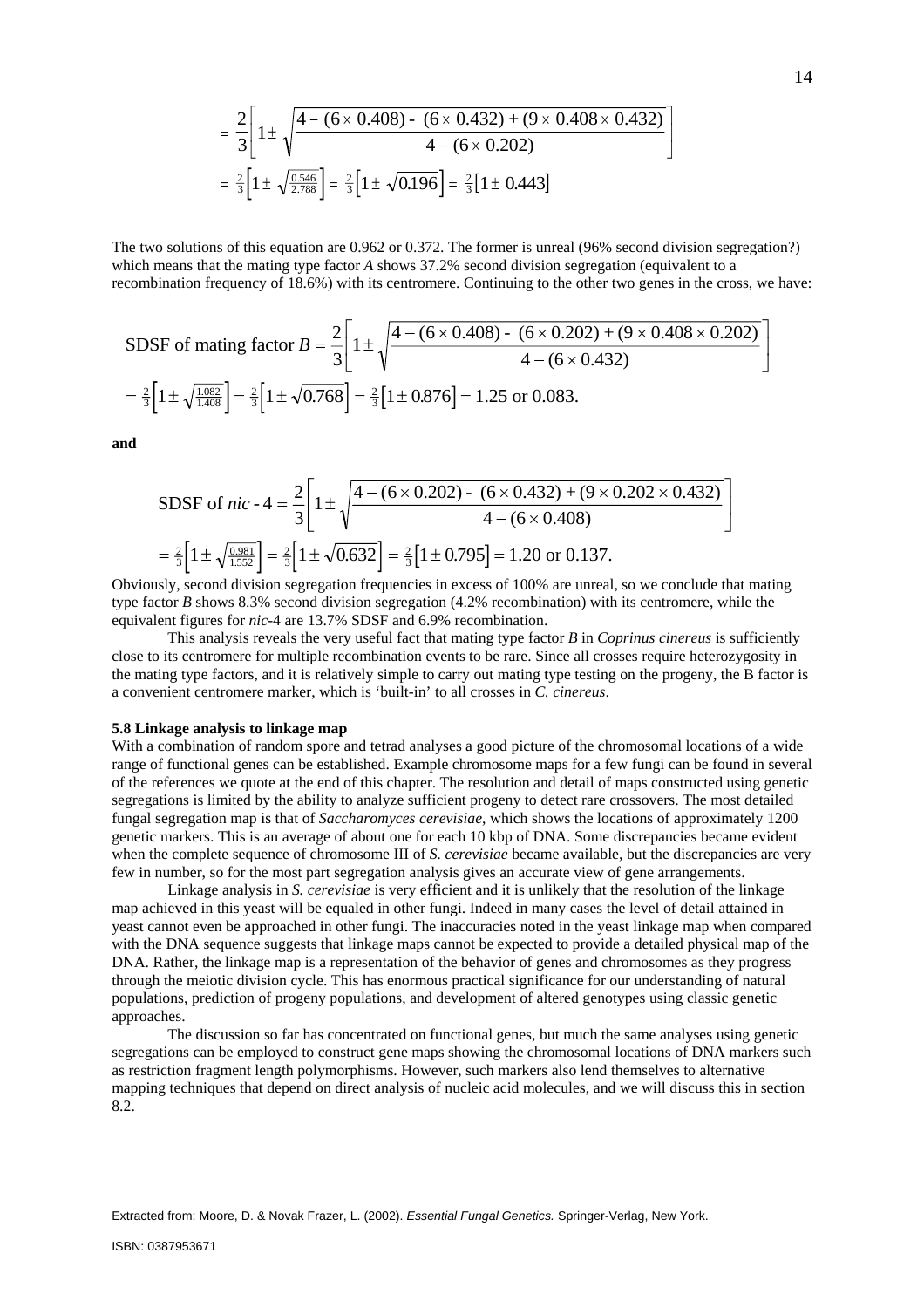### **5.9 Tetrad segregations leading to secondary homothallism**

Some organisms use the mechanics of meiosis to control their sexuality. By producing fewer spores than there are nuclei to accommodate, nuclear migration after meiosis can make the spores homothallic. *Neurospora tetrasperma* is an example. Unlike its relative *N. crassa*, *N. tetrasperma* is homothallic, which means that the mycelium that grows from a single ascospore is self-fertile and is able to produces mature perithecia. The species shows secondary homothallism; this differs from the primary homothallism of *Aspergillus nidulans* and *Sordaria macrospora* because *N. tetrasperma* has a mating type locus that exists in two forms, A and a, and ascospores contain two nuclei, there being one of each mating type. The mating type locus is so close to its centromere that recombination between the two is extremely rare. Consequently, the mating type locus almost always segregates at the first division of meiosis. During the second meiotic division the division spindles are normally parallel, or at least overlap, and the subsequent mitotic division spindles are more or less at right angles to the long axis of the ascus. Ascospore walls surround one nucleus of each type. Thus, on germination, a single ascospore gives rise to a heterokaryotic mycelium that is heterozygous for mating type, and therefore fertile.

 Probably the most important instance of secondary homothallism occurs in the cultivated mushroom, *Agaricus bisporus*, which, as the specific name implies, usually forms only two spores on the basidium. Each spore must, consequently, be provided with two meiotic products. As the diploid nucleus prior to meiosis was heterozygous at the mating type factor, there are two progeny nuclei of each mating type in the basidium prior to spore formation. Consequently three different genotypes are possible in the spores according to which nuclei migrate together:  $(A + A)$  and  $(a + a)$ , both of which would germinate to produce sterile homokaryons, and  $(A + a)$ *a*) which would germinate into a fertile heterokaryon: secondary homothallism again because this single progeny spore germinates to give rise to a fertile mycelium. Random segregation of nuclei would give a ratio of 2:1 for heterokaryotic to homokaryotic progeny in any such secondarily homothallic species that packs two compatible nuclei into the same spore. Yet in field collected isolates of *Agaricus bisporus* a significant deviation from this ratio is observed, the heterokaryon being favored. It seems, therefore, that the nuclear migration mechanism may be able to sort nuclei as well as transport them. There are *Coprinus* species that have two-spored basidia, and the spores may have nuclei of compatible mating types, which germinate to give fertile dikaryons in a way analogous to secondarily homothallic *N. tetrasperma* and *A. bisporus*. It has been possible to separate the nuclei from the homothallic dikaryons into monokaryons that were then paired experimentally to study the mating type specificities. Several different *A* and *B* factors were discovered, suggesting that the secondarily homothallic condition originated from a heterothallic one several times in the evolution of the species.

## **5.10 Gene segregation during the mitotic division cycle**

In the middle of the twentieth century it became evident that meiotic segregations were not the only way of making maps of chromosomes. Mitotic segregations can also be analyzed and are a convenient way of mapping chromosomes. The approach is applicable to any fungus that is normally haploid, although the first step is the selection of diploids that arise spontaneously through nuclear fusion at a rate of about one in every  $10^6$  or  $10^7$ mitoses.

 The pioneering work was done with the ordinarily haploid filamentous fungus *Aspergillus nidulans*. Selection of diploid strains is a little easier in *Aspergillus* because its conidia are always uninucleate. Consequently, rare diploid conidia can be selected from amongst a large spore population obtained from a heterokaryon by selecting for a heterozygous phenotype. Uninucleate spores cannot be heterokaryotic, so conidia expressing a heterozygous phenotype must contain both homologues of at least one pair of chromosomes, and may be completely diploid. So if you make a heterokaryon between two recessive auxotrophs you would expect that diploid spores would be the only conidia able to grow on minimal medium. Diploid conidia are larger than haploid conidia, being about twice the volume; they also, of course, contain twice the haploid amount of DNA.

 This sort of nutritional selection is an automatic method that certainly works efficiently, but it limits the number of nutritional markers that can be used in any experimental crosses. However, an especially useful feature of *A. nidulans* (not true for all fungi) is that the colour of the conidium depends on its own genotype. Consequently, a heterokaryon made between two non-allelic, recessive, spore colour mutants, say white-spore and yellow-spore strains, will produce large numbers of haploid white and yellow conidia together with very occasional sectors of diploid conidia with the wild type dark green colour. Using colour selection leaves open the possibility of having several (unselected) nutritional markers in the cross, but it requires close scrutiny of the cultures.

 Nutritional selective methods have been used to isolate diploids from many normally haploid fungi. This includes basidiomycetes such as *Schizophyllum commune* and the agaric *Coprinus cinereus*, but it is especially important in those fungi in which the known life cycle lacks sexual reproduction, and this group includes several commercially important species, including *Aspergillus niger*, *A. oryzae*, *A. flavus*, *Penicillium chrysogenum* and plant pathogens like *P. expansum* and *P. digitatum*.

 Diploids are generally sufficiently stable to grow into diploid vegetative colonies, but these do produce rare sectors showing segregation of the originally heterozygous genes. This type of segregation, also based on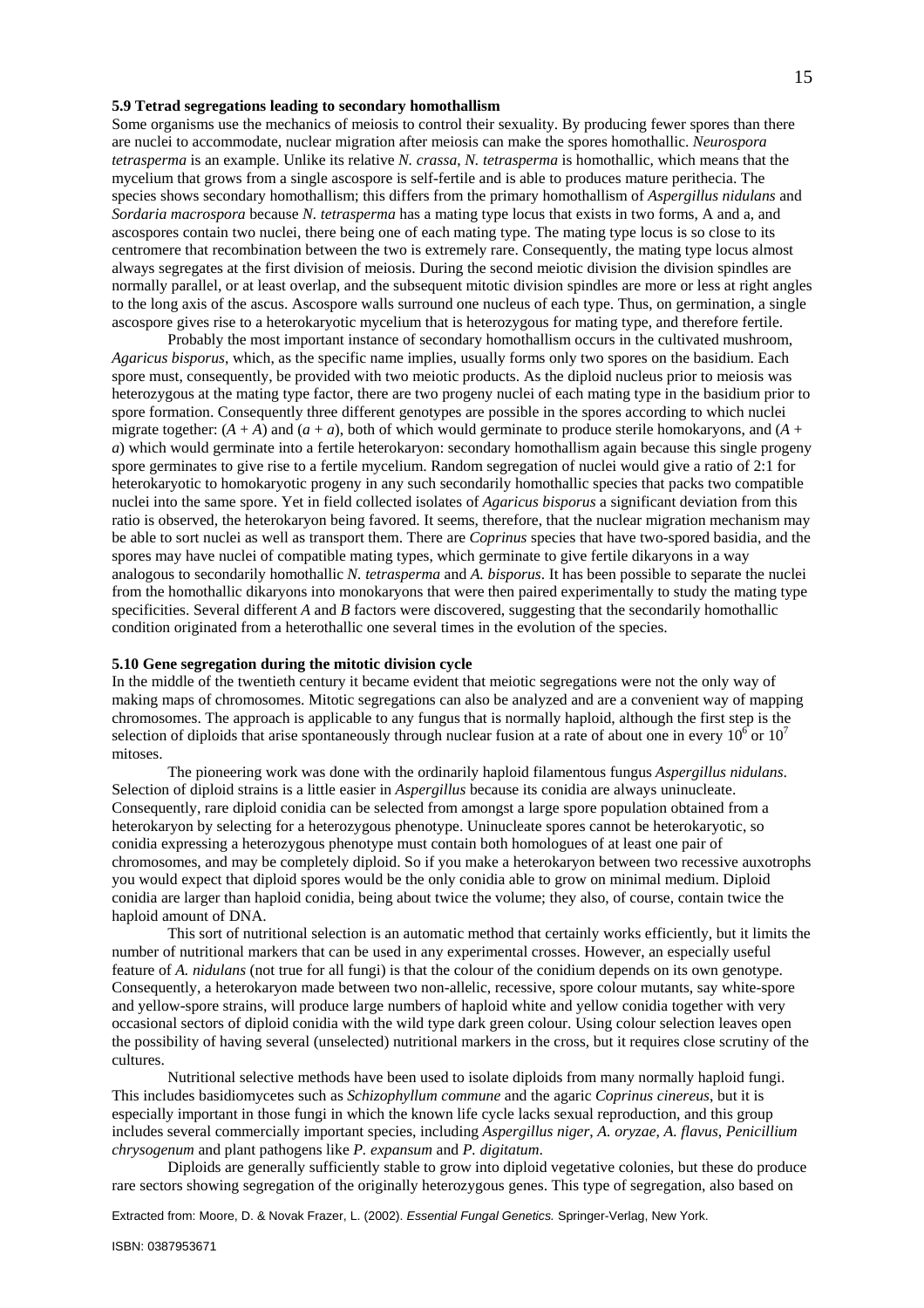

**Fig. 5.6.** Yellow-spored mitotic segregants obtained from an experiment with *Aspergillus nidulans* in which the original diploid was heterozygous for both white (*w*) and yellow (*y*) conidia. The parental diploid had the chromosomal constitution shown in Fig. 5.6a, and the crossovers referred to in the other sections of the figure occurred in one chromosome of this genotype before mitotic segregation.

mitotic recombination, can be used for genetic mapping. The method was developed first with *Aspergillus nidulans*, in which segregant sectors of the mycelium could be recognised by the colour of their spores. In *A. nidulans*, mitotic crossing over has a frequency of about two per thousand mitotic divisions and haploidization about one per thousand mitotic divisions. In a reversal of the procedure used for identifying diploid sectors, segregants can be identified by the appearance of yellow or white-spored sectors against the background of dark-green spores of a parental diploid colony heterozygous for recessive colour mutations. Where spore colour cannot be used, other methods for selecting segregants are needed, such as monitoring differential growth between faster-growing haploid sectors and slower-growing diploid sectors. Partially dominant mutants resistant to inhibitors have been used, but suppressors of auxotrophic mutants provide the clearest example. A diploid homozygous for an auxotroph and heterozygous for the (recessive) suppressor cannot itself grow on minimal medium, but can segregate haploids (or homozygous partial diploids) able to grow on minimal medium. These mitotic segregants from the diploid prove to be haploid (produced by a process of regular chromosome loss during successive aberrant mitoses called haploidization), partial diploids (aneuploids stabilised during the chromosome loss sequence) or diploids showing segregation for a few linked genetic markers, and remaining heterozygous for the others. Haploidization is caused by nondisjunction (improper transport of chromosomes to the poles of the division spindle during mitosis) resulting in random chromosome loss over several divisions, so the diploid is reduced to a haploid state through a series of aneuploid intermediates.

 We will examine some results from a typical experiment with *Aspergillus nidulans* in which the original diploid was heterozygous for both white (*w*) and yellow (*y*) conidia. These two genes are on different chromosomes, and the *y* chromosome also carried auxotrophic mutations called *ade* (adenine requirement), *pro* (proline requirement), *paba* (requirement for the vitamin *p*-aminobenzoic acid), and *bio* (requirement for the vitamin biotin). The parental diploid had the chromosomal constitution shown in Fig. 5.6a.

 Segregants from this diploid were identified on the basis of spore colour: the parental diploid produces dark green conidia, but sectors with yellow spores and sectors with white spores are occasionally found. Amongst the yellow-spored segregants (Fig. 5.6) were strains which were: (i) prototrophic diploids homozygous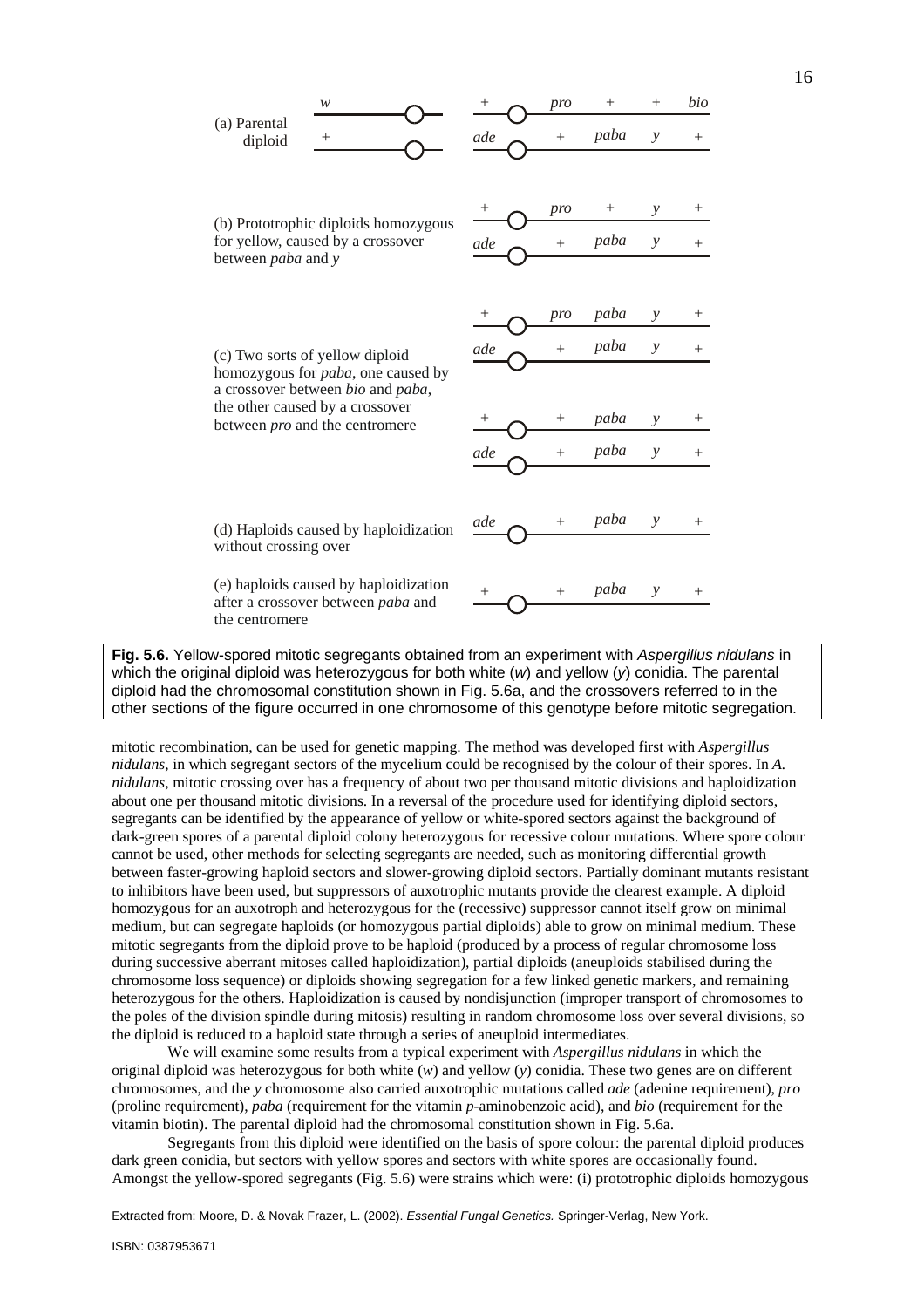

(b) prototrophic white-spored diploids caused by a crossover between *w* and its centromere



(c) two sorts of white-spored haploids occurring i n about the same frequency caused by haploidization without crossing over and showing that the two chromosomes segregate independently during haploidization



**Fig. 5.7.** White-spored mitotic segregants obtained from an experiment with *Aspergillus nidulans* in which the original diploid was heterozygous for both white (*w*) and yellow (*y*) conidia. The parental diploid had the chromosomal constitution shown in Fig. 5.7a, and the crossovers referred to in the other sections of the figure occurred in one chromosome of this genotype before mitotic segregation.

for yellow, caused by a crossover between *paba* and *y* (Fig. 5.6b); (ii) two sorts of yellow diploid homozygous for *paba*, and therefore auxotrophic for *p*-aminobenzoic acid, one caused by a crossover between *bio* and *paba* in the parental diploid, while the other was caused by a crossover between *pro* and the centromere (Fig. 5.6c); (iii) haploids caused by haploidization without crossing over (Fig. 5.6d); and (iv) haploids caused by haploidization after a crossover; in this case a crossover somewhere between *paba* and the centromere (Fig. 5.6e).

 White-spored segregants resulted from homozygosity or haploidization of *w* (Fig. 5.7). White-spored genotypes observed were: (v) prototrophic white-spored diploids caused by a crossover between *w* and the centromere (Fig 5.7b); and (vi) two sorts of white-spored haploids caused by haploidization without crossing over (Fig 5.7c). White-spored haploid segregants requiring proline and biotin were observed in about the same frequency as those requiring adenine and *p*-aminobenzoic acid, showing that the chromosome carrying these auxotrophic markers segregated independently of the white chromosome during the haploidization process.

 The yellow diploid segregants show that mitotic crossing over is a reality, so let's see what lessons can be learned from this example. The key to understanding is to remember the crucial differences in chromosome behavior during meiosis and mitosis. In meiosis, homologous chromosomes undergo synaptic pairing, and they take their place on the first division spindle as a bivalent comprising two chromosomes, each divided into two chromatids (this is the four-strand stage as illustrated in Figs 5.2, 5.3 and 5.5). At the first division of meiosis, the so far undivided homologous (that is, maternal and paternal) centromeres are taken to opposite poles of the division spindle (Fig. 5.2). *None of this happens in mitosis*.

 In mitosis homologous chromosomes do not line up with one another, so there is no synapsis. The fact that recombinant diploid segregants can be obtained from mitotic crossing over indicates that occasional exchanges occur between homologous chromosomes during mitosis. Data obtained from other experiments have demonstrated that mitotic crossing over is a reciprocal event, that is, the recombination results in two homologous chromosomes with reciprocally recombinant arms (Fig. 5.8), but it is clearly extremely rare. In fact, mitotic crossovers are too rare for double exchanges to be a problem in genetic analysis. Mitotic crossing over can be visualized as very similar to meiotic crossing over, but the consequences in terms of the genotypes of progeny nuclei differs because chromosome segregation differs between meiosis and mitosis. If a crossover takes place in mitosis the two chromosomes involved do not stay together (as they do in meiosis), but they separate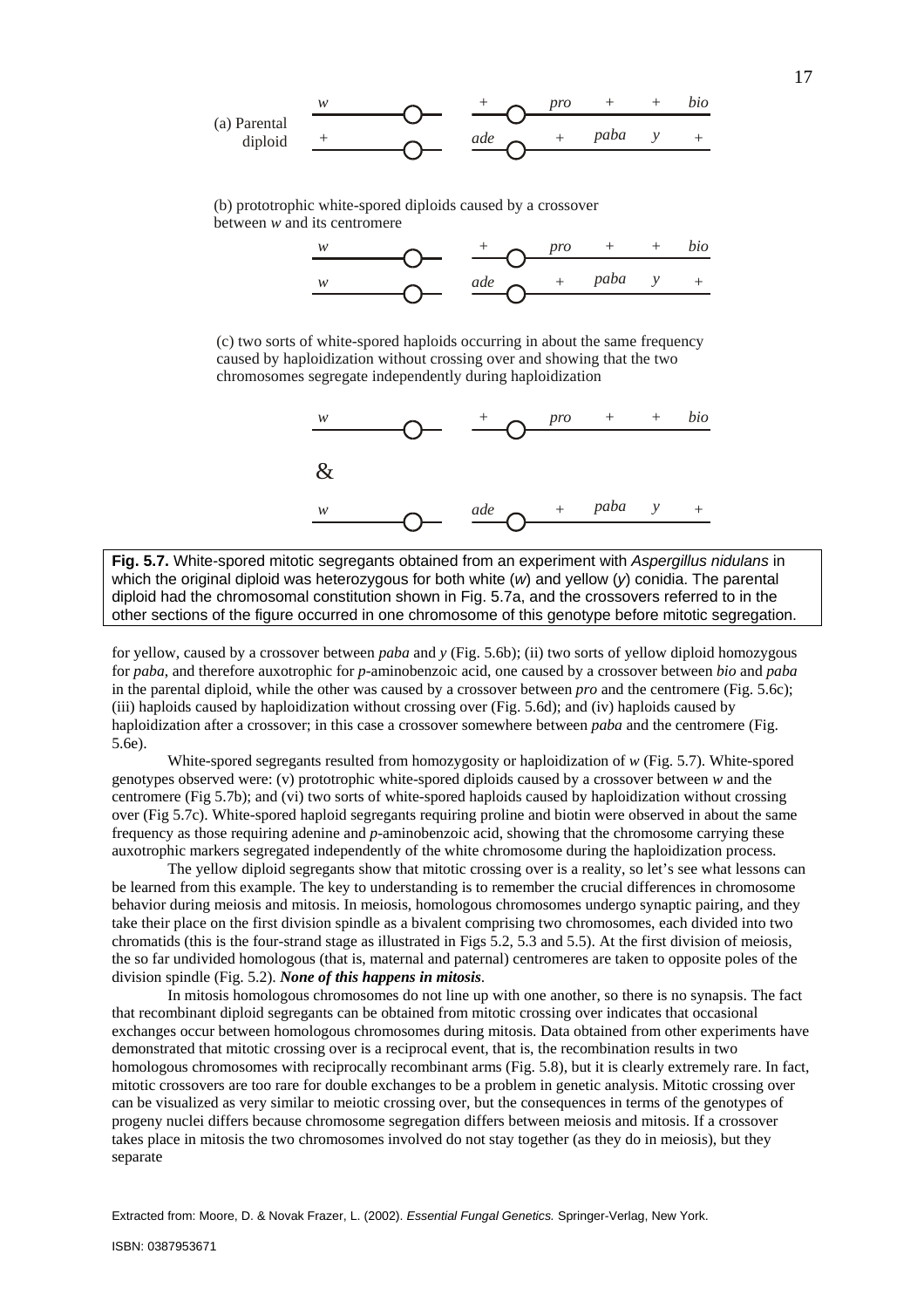## Meiosis



**Fig. 5.8.** Comparison of the segregation mechanisms of meiosis and mitosis. At the top we show meiosis, on the left without recombination, on the right incorporating a crossover event. These are the perfectly normal segregation processes, also illustrated in Fig. 5.3. Mitosis, with and without a crossover, is shown in the bottom part of the figure. Mitosis starts with replication of the parental chromosomes, but the two homologues do not normally associate with one another. Subsequently, the replicated chromosomes align on the mitotic division spindle independently, and the rule is that one daughter chromatid of each replicated chromosome segregates into each daughter nucleus, so that the two daughter diploid nuclei have the same genotype as the parent. Very rarely, the replicated chromosomes do associate with one another sufficiently closely for a crossover to occur. This results in two of the daughter chromatids being recombinant. However, the recombinant replicated chromosomes still independently align on the mitotic division spindle, and still follow the rule that one daughter chromatid of each replicated chromosome segregates into each daughter nucleus. Because of the crossover, there are two possible orientations on the mitotic division spindle. One produces two diploid daughter nuclei that are homozygous from the point of the crossover to the end of the chromosome arm (one homozygous mutant, one homozygous wild type). The alternative orientation produces two heterozygous diploid daughter nuclei, but one contains the two parental chromatids, and is exactly the same as the parental nucleus, whereas the other receives the two recombinant chromatids.

Extracted from: Moore, D. & Novak Frazer, L. (2002). *Essential Fungal Genetics.* Springer-Verlag, New York.

18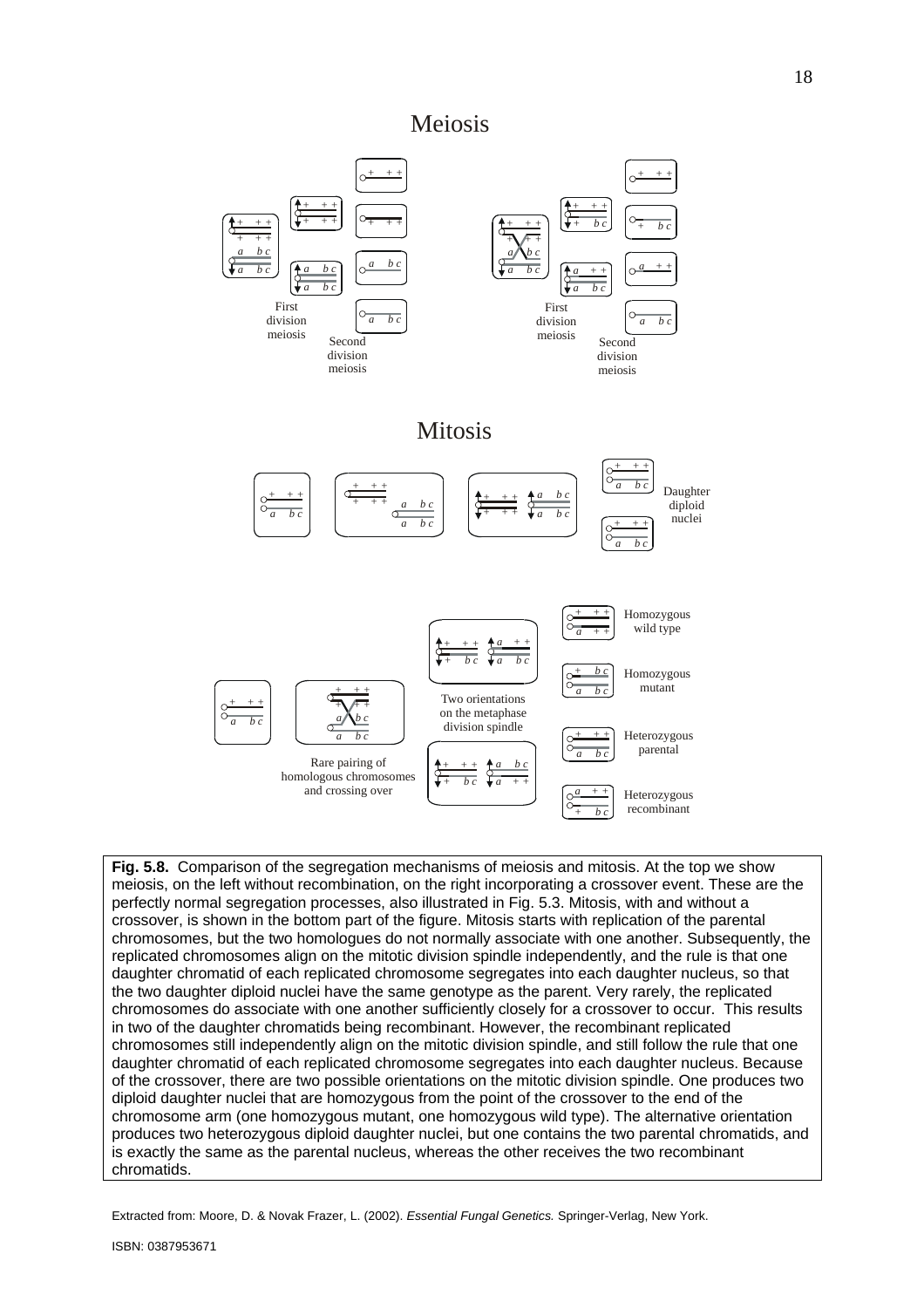and reach the equator of the division spindle independently. The two (homologous) chromosomes, which are, of course, divided into two daughter chromatids, then behave independently. In meiosis, the two reciprocally recombinant chromatids *must* end up in different haploid daughter nuclei (Fig. 5.8).

 But mitosis produces *diploid* daughter nuclei by sending one daughter chromatid of *each* homologous chromosome to each pole of the division spindle. Providing the rule that daughter chromatids must go to opposite poles of the division spindle is upheld, there is no other constraint. The daughter chromatids of a pair of homologous chromosomes segregate independently of each other. Consequently, following a mitotic crossover, the two reciprocally recombinant chromatids may pass to opposite poles at the subsequent anaphase stage of mitosis, alternatively, and with equal probability; they may go to the same pole. The importance of this is that in the former case (where a recombinant chromatid is accompanied by a parental chromatid) all markers between the crossover and the end of the chromosome will become homozygous (Fig. 5.8).

 For practical analysis, the rule is that in diploid segregants homozygosis for one gene will always be accompanied by homozygosity of any genes distal to it in the same chromosome arm, but not necessarily by homozygosity of genes more proximal to it. This general characteristic of mitotic segregation is what allows us to deduce the genetic map of the segment of chromosome involved, and is illustrated in the yellow diploid segregants in Fig. 5.6. Homozygosity for *y* was invariably accompanied by homozygosity for the wild type allele of *bio.* This fact places the *bio* gene distal to *y* in the same arm of the chromosome. Similarly, homozygosity for *paba* was frequent but not invariable in diploids homozygous for *y*, while homozygosity of *pro* was even less frequent in the yellow homozygotes. This pattern indicates that *paba* and *pro* were proximal to *y* in the same arm; that is, on the centromere side of *y*, with *pro* the nearer to the centromere. Noting that co-segregation of *ade*  and *paba* in yellow haploids suggests that the two genes are linked, the absence of yellow diploid segregants homozygous for *ade* allows us to infer that this gene may be in the other arm of the chromosome (other data confirm that homozygosis of one arm of a chromosome occurs independently of homozygosity of the other arm). The frequencies of the different sorts of homozygous diploid segregants are a measure of relative map distance between the genes; but it must be stressed that mitotic recombination is rare, so it is not easy to assemble a sample of independent segregants large enough to make frequency measurements reliable. Nevertheless, even a few segregants can give absolute guidance about gene order relative to the end of the chromosome arm.

 In most organisms, the analysis of meiotic products is usually the easiest way of mapping the genome. However, use of mitotic segregations for genetic analysis does offer some worthwhile advantages over meiotic analysis to the experimenter. Relatively few segregants can provide a considerable amount of information about relative positions of genes on the chromosome. Even one diploid segregant in which linked genes *a* and *b* become homozygous simultaneously provides evidence that they are in the same chromosome arm, and a second segregant in which *a* becomes homozygous alone shows almost certainly that *a* is distal and *b* proximal with respect to the centromere.

 Meiotic and mitotic linkage maps show the same gene orders but the spacing between the genes differs, implying different distributions of crossovers in mitosis and meiosis. The overwhelming advantage of mitotic analysis, though, is in the formation of haploids. Because mitotic recombination is so rare, genes on the same chromosome show complete linkage during haploidization. Genes reassort freely if they are not on the same chromosome. Thus, linkage group assignments can be made far more efficiently than is possible in meiotic analysis.

 Application of the approach to other organisms depends on the stability of the diploid state. This varies enormously between species. *Verticillium albo-atrum* seems to hold the record for instability: a random sample of 540 conidia giving thirty-seven segregants. *Coprinus radiatus* diploids are also unstable, though the closely related *C. cinereus* has segregant frequencies of around 10<sup>-4</sup>. Diploid segregants due to mitotic crossing over occur with similar frequency (range 10-3-10-4) in *Saccharomyces cerevisiae* in which diploidy is a normal part of the life cycle. Diploids of *Ustilago maydis* seem to be completely stable, but mitotic crossing- over is inducible by ultraviolet light. X-rays, nitrous acid, mitomycin C, fluorodeoxyuridine and the amino acid analogue *p*-fluorophenylalanine have also been used to increase frequencies of segregation from diploids. The common link between these agents seems to be that they cause damage to DNA that induces repair mechanisms which themselves initiate processes leading to mitotic crossing-over and haploidization.

 We have described a number of separate events occurring during vegetative fungal growth that might be arranged into a sequence. The fusion of genetically different haploid nuclei in a heterokaryon followed by mitotic crossing-over and completed by haploidization, is a sequence termed the parasexual cycle. On the face of it, the parasexual cycle has much the same effect as the sexual cycle by reassorting and recombining genes, thereby increasing genetic variation within the species. A plausible argument can be made that the parasexual cycle could be an alternative to sex in imperfect fungi, but there is not much clear evidence for this. Indeed, not a great deal of practical use has been made of the parasexual cycle in the laboratory, even though several commercial processes depend on imperfect fungi like *Penicillium chrysogenum*. Ironically, the technique has found its most extensive application in human genetics. A very large proportion of the gene assignments to human chromosomes were made using the analogous cycle: mouse + human cell forming a hybrid fusion cell which suffers successive loss of chromosomes during subsequent mitoses. Eventually, aneuploid cell lines,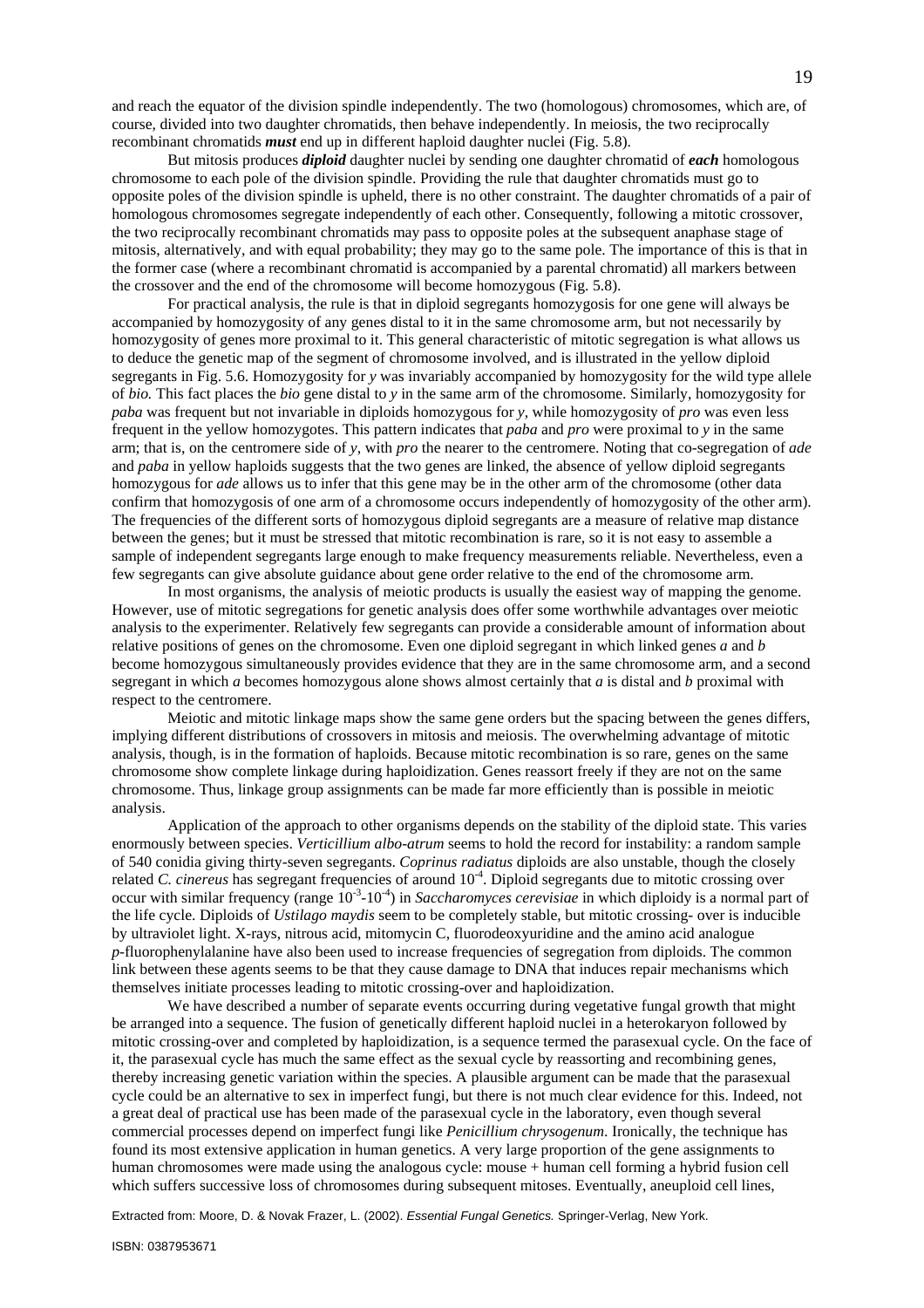sufficiently stable for genetic and cytogenetic characterization are formed and co-segregation of genes reveals linkage.

## **5.11 Cytoplasmic segregations: mitochondria, plasmids, viruses and prions**

Our focus so far has been the segregation of nuclear genes, but there are a number of cytoplasmic genetic elements which affect the fungal phenotype and which depend upon some of the features of the sexual cycle for their transmission. Chief among these are the mitochondria. Mitochondrial genomes are independent of and quite distinct from the nuclear genome. Mutations in mitochondrial genes result in particular phenotypes in both *Neurospora crassa* and *Saccharomyces cerevisiae*, which arise through loss of mitochondrial function. The mitochondrial genome contains genes for mitochondrial ribosomal RNAs and at least some of the proteins of the respiratory chain. In other words, the organelle genome specifies some of the organelle proteins, but not all of them. The rest of the organelle proteins are coded by nuclear genes, synthesized in the cytoplasm, and then transported into the mitochondrion.

 Genetic maps of mitochondrial genomes, and physical maps derived from restriction analysis, are circular. However, in many cases the organelle will have linear versions of the genome coexisting with the circular one. *S. cerevisiae* can have over 100 genomes per mitochondrion, corresponding to about 6500 in each cell. Oddly enough, when segregation of organelle genes is followed in genetic crosses, the segregation patterns are consistent with there being only one copy of the mitochondrial genome in the cell. The fact that this is clearly not the case indicates that we do not fully understand how organelle genomes are transmitted from parent to offspring.

 Vertical mitochondrial transmission (that is, from one generation to the next) can depend upon whether or not the fungal strains concerned in a cross show differentiation into 'males' and 'females'. In *Neurospora crassa*, phenotypes controlled by mitochondrial genes are generally transmitted through the female, that is the protoperithecial parent. Whether this is because of the smaller volume of cytoplasm present in a microconidium (as the male) is not certain. Yet paternal and even recombinant mitochondria are sometimes found in the sexual progeny. For example, in a cross between two strains of *N. intermedia*, maternal, paternal and recombinant mitochondrial DNA have been found in the progeny.

 Horizontal transmission (between individuals of the same generation) occurs as a result of hyphal fusion. Although complementation and recombination can be detected between mitochondrial genomes, mycelia containing genetically different mitochondria (called heteroplasmons or heteroplasmic mixtures) tend to segregate the different mitochondria into different cells. Cytoplasmic segregation is a general feature of organelle genomes, for example in the formation of asexual conidia.

 Uniparental inheritance of mitochondrial phenotypes has been observed in yeast, which is isogamous (does not show a male/female differentiation). Again, the mechanism is unknown, but even in the usual biparental inheritance pattern, mitochondrial genomes can segregate in association with mitosis and the consequential budding. End buds frequently contain one parental mitochondrial DNA, while later buds are heteroplasmic or contain recombinant mitochondrial DNA.

 In filamentous fungi, mitochondria are not thought to be closely associated with the mitotic spindle, so vegetative segregation may simply be a matter of random physical sorting, though nuclear and mitochondrial genes do influence mitochondrial genome transmission and it is also affected by membrane chemistry. In some ascomycetes sub-cultured for a long time in the laboratory, altered mitochondrial DNAs due to molecular rearrangements have been associated with modifications in mycelial growth in *N. crassa* and *N. intermedia*, and in the cellular growth in yeast.

 In *Schizophyllum commune* mitochondria do not migrate with nuclei during dikaryosis. Mitochondrial inheritance has been studied in matings of *S. commune*, *Agaricus bitorquis*, *A. brunnescens*, *Coprinus cinereus*, *Lentinula edodes*, *Pleurotus ostreatus*, phytophathogenic *Armillaria* species and *Ustilago violacea*, and in all these cases, plasmogamy may result in the production of mycelial colonies composed of sectors containing different mitochondrial DNAs (mitochondrial mosaics). In *Agaricus bitorquis*, *A. bisporus*, *Armillaria bulbosa*, *P. ostreatus* and *U. violacea*, analysis of dikaryons gave evidence for mitochondrial mixing, sometimes followed by recombination between mitochondrial genomes; recombinant mitochondrial DNAs have also been recovered from dikaryons and dikaryotic protoplasts of *C. cinereus*.

 Mitochondrial DNA (mtDNA) of yeast usually makes up 18% of the total DNA, but it has a distinctive very high (82%) AT content so is relatively easy to separate from chromosomal DNA. The mtDNA is circular, of 25 nm circumference, and comprises about  $7.5 \times 10^5$  base pairs. In yeast, mtDNA codes for three of seven polypeptides of the cytochrome *c* complex (the rest derive from nuclear genes), four polypeptide components of a mitochondrial ATPase, and one component of cytochrome *b*. Mutations in these genes can produce recognizable respiratory deficiency phenotypes (for example, *petite* in *Saccharomyces cerevisiae*, *poky* in *Neurospora crassa*) and thereby provide mitochondrial mutants. Also, although chromosomal genes code mitochondrial ribosomal proteins, mtDNA determines mitochondrial ribosomal RNA (rRNA) and transfer RNAs (tRNAs). Mitochondrial ribosomes are similar in size to prokaryotic ribosomes and share some other prokaryotic properties; in particular, protein synthesis on mitochondrial ribosomes is inhibited by chloramphenicol,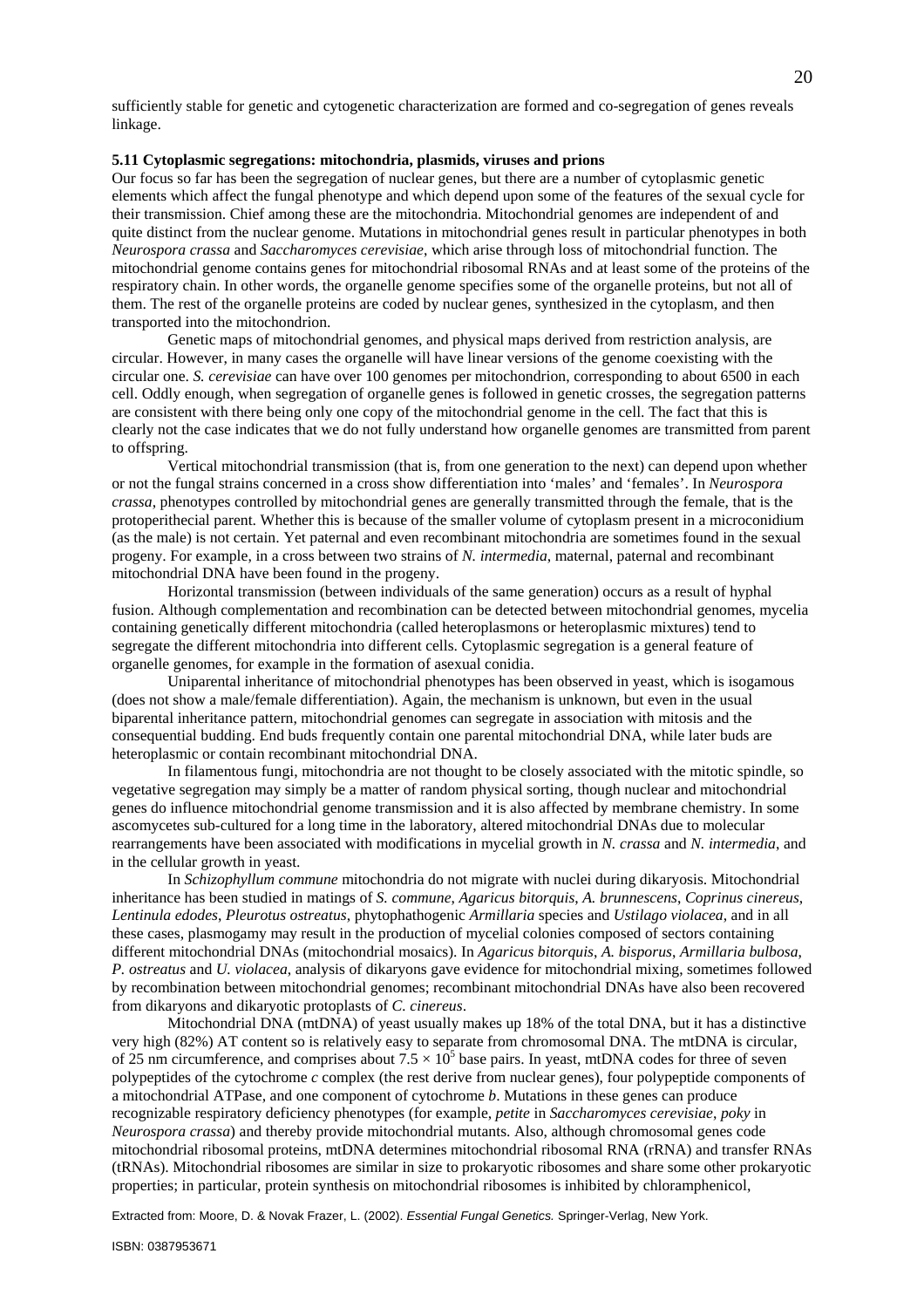erythromycin and several other antibacterials that have no effect on cytoplasmic (eukaryotic) ribosomes. Consequently, another kind of mutant phenotype due to mitochondrial mutation is resistance to inhibition by mitochondria-specific drugs. Mitochondrial gene sequences are also similar to equivalent genes in prokaryotes. These features encouraged the endosymbiont theory of mitochondrial origin, which envisages mitochondria to be relics of ancient bacteria-like organisms that formed a symbiotic association that resulted in the ancestral 'eukaryotic' cell.

 The basic procedure for making mitochondrial crosses involves making heterokaryons (diploids in yeast) between haploids carrying the mitochondrial markers. Heterokaryosis may be forced with complementary nutritional (nuclear-gene) mutations. After some vegetative growth of the heterokaryon or diploid, diploid daughter cells (of yeast) or spores or hyphal fragments (of filamentous fungi) are plated out and the resulting colonies are scored for the mitochondrial markers present in the original haploids. Parental and recombinant clones are usually found, and in relative frequencies that depend very much on the nature of the haploid parents. It is also possible to use the heterokaryons for complementation analysis. If the constituent haploids carry mutations in different mitochondrial genes they are expected to complement each other in heterokaryons formed between them.

 Because the mtDNA is circular, viable recombinants can only result from even numbers of crossovers between DNA molecules. The highest recombination frequency between distant markers is about 25%, and (again, because of the circularity) most pairs of markers tend to show about the same frequency. Nevertheless, multiple-point crosses can effectively define the order of the markers round the circle. Of course, although this sort of recombination *in vivo* may remain important to the organism in nature, it has been supplanted by direct physical analysis of the DNA molecule in laboratory studies.

 An increasingly important aspect of mitochondrial transmission is their content of plasmids. Isolates of *Neurospora* from nature commonly contain both linear and circular mitochondrial plasmids. Most are cryptic (that is, neutral) passengers, but some linear plasmids (notably of *Podospora anserina*) insert into mitochondrial DNA and cause mycelial senescence. Most linear plasmids exhibit typical virus characteristics as far as structure, replication and function are concerned and even plasmid-free strains may contain plasmid remnants integrated into their mitochondrial DNA. Plasmid DNA sequences generally encode an RNA polymerase and DNA polymerase, or reverse transcriptase which are used to maintain and propagate the plasmid.

 However, plasmid DNA is responsible for the killer phenomenon in the yeast *Kluyveromyces lactis* by coding for a killer toxin, which kills cells lacking the plasmid (cells hosting the killer plasmid are immune to the toxin). These plasmids reside in the cytoplasm and have an expression system independent of both nucleus and mitochondrion. *K. lactis* plasmids can be transferred to other yeasts (including *Saccharomyces cerevisiae*), conferring the killer/immunity phenotype. This shows that the plasmids are autonomous replicons, which can be expressed, in a wide range of host yeasts. The *K. lactis* killer plasmid toxin is chemically and functionally different from a killer toxin produced in *S. cerevisiae*, which is encoded by a double-stranded RNA (dsRNA) virus.

 Virus-like particles (VLPs) have been observed in many fungi. They are very similar in appearance to small spherical RNA viruses that have been found in filamentous fungi, but there is little evidence that these particles are effective in hypha-to-hypha infection. Many of the observed VLPs are presumably degenerate or defective viruses that can only be transmitted by hyphal fusions. However, viruses of *Agaricus bisporus* require different RNA molecules to produce infective particles as though some are defective viruses and others are helper viruses. Eukaryotic cells do not normally replicate RNA, so these functions are presumably demanding for the virus genome so that different classes of virus have evolved, each performing a special, complementary, function.

 *S. cerevisiae* also harbors five retrovirus-like elements, Ty1 to Ty5 as transposons able to integrate into the nuclear genome by targeting particular chromatin structures. The first cytoplasmic plasmid to be observed is the so-called two-micron DNA of *Saccharomyces* (= Ty1). The name refers to the contour length of the circular DNA molecules that has a base composition similar to nuclear DNA and quite different from mtDNA. There can be 50 to 100 two-micron DNA molecules per diploid cell, amounting to something like 3% of the nuclear DNA. The two-micron DNA molecules are transmitted in nonmendelian fashion, independently of both nuclei and mitochondria. The two-micron circular DNA carries inverted repeat sequences at either end of two different unique sequence segments; this structure implies that it inserts itself as a whole into the yeast chromosome.

 So far our discussion has dealt with nucleic acid molecules that encode features segregating in a nonmendelian manner. In the final decade of the twentieth century, however, great attention was given (and continues to be given) to a proteinaceous hereditary element, called a prion protein. The attention devoted to prions derives from their ability to cause diseases in mammals: scrapie in sheep, bovine spongiform encephalopathy (BSE) in cattle, and in humans, kuru and, most importantly, new variant Creutzfeldt-Jakob disease (nvCJD). In these cases, the pathogenic agent is a variant of a normal membrane protein (the prion protein) that is encoded in the mammalian genome. The variant prion protein folds abnormally and causes normal prion proteins to fold abnormally so that the proteins aggregate in the central nervous system and cause the encephalopathy. Fungi also have prion proteins.